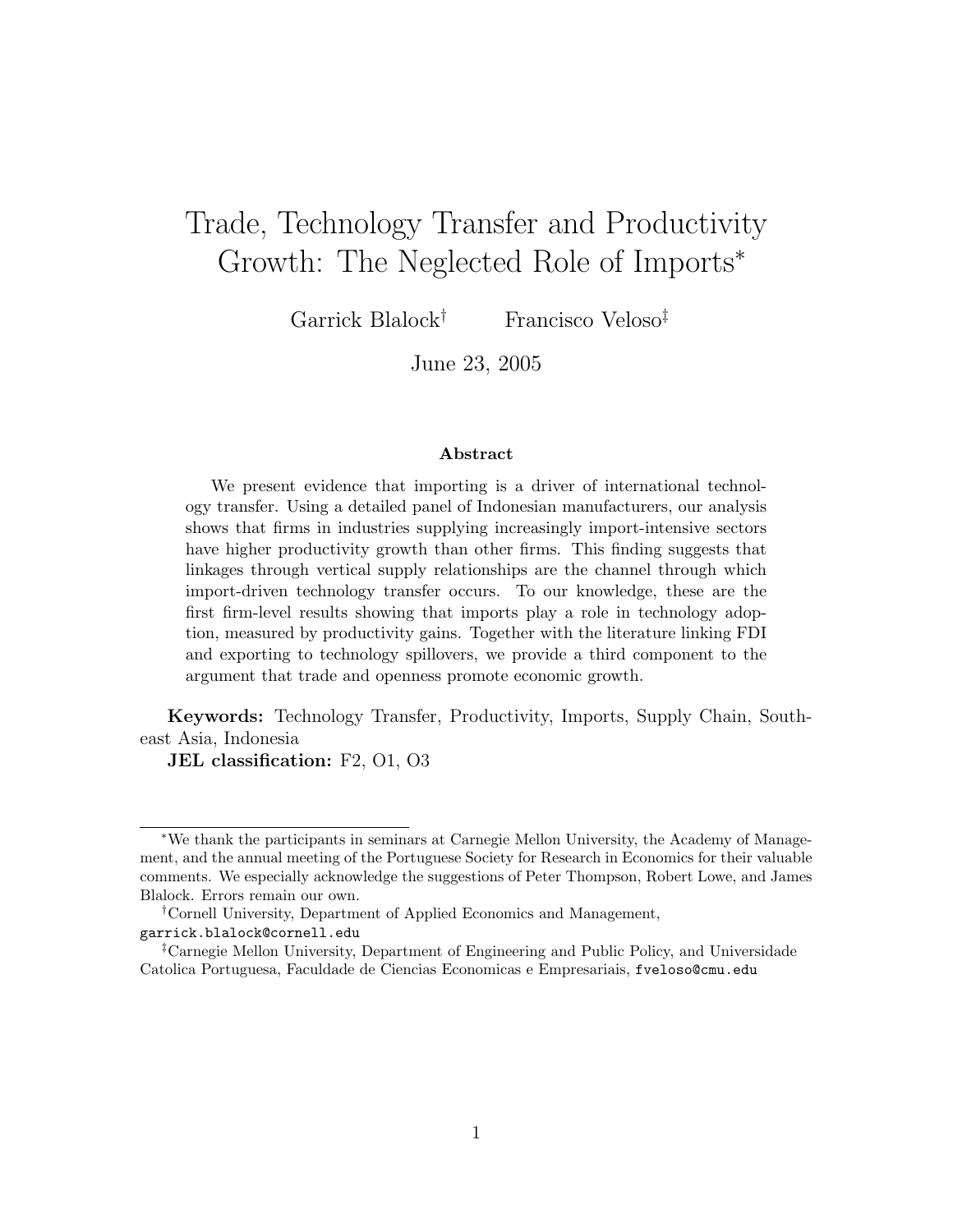### 1 Introduction

The international economics literature has had a lasting interest in the relationship between trade and technology transfer [\(Keller 2000;](#page-15-0) [Saggi 2002;](#page-16-0) [Werner 2002\)](#page-16-1). Research has mostly focused on two avenues for knowledge transfer: exports and foreign direct investment. Much less effort has been devoted to the export counterpart, imports, which are the focus of this paper. We show that imports are a significant mechanism for acquiring knowledge from international markets and warrant greater attention from the research community.

Studies using aggregate country-level data suggest trade is an important driver of economic growth. These findings have prompted further research on the mechanisms that support these aggregate findings. Most existing work has focused on two mechanisms: exports by local firms and foreign direct investment (FDI). Despite some conflicting evidence, the majority of research associates both mechanisms with increases in productivity, although the direction of the causality is still under scrutiny. Few studies have looked at the role of imports as a mechanism for technology transfer, and none has been able to show that imports can be a significant driver of local productivity enhancement.

This paper asks whether imports can impact firm technological capabilities, as measured by productivity gains. Using a rich panel dataset of Indonesian manufacturers from 1988 to 1996, the paper examines factory productivity growth and its relation with imports. We control for the potential endogeneity between imports and productivity by conditioning on static industry- and firm-level attributes and considering only import activity largely exogenous to the focal firm. We find strong evidence that firms selling to sectors that rely more on imports have greater productivity growth than other firms. This finding suggests that linkages through vertical supply relationships are the relevant mechanism through which import-driven technology transfer occurs. To our knowledge, these are the first firm-level results showing that imports play a role in the enhancement of technological capabilities, measured by total factor productivity. This is an important contribution towards establishing the existence of international knowledge spillovers, a critical component in the argument that trade promotes economic growth.

The paper is organized as follows. The next section discusses the theory and empirical literature on the relationship between trade, technology and productivity growth, discussing in particular the potential role of imports and the importance of the supply chain structure. Section [3](#page-6-0) provides some background on the liberalization of Indonesia's trade regime and Section [4](#page-6-1) discusses the data sources. Section [5](#page-7-0) highlights our econometric identification, Section [6](#page-12-0) presents the results, and Section [7](#page-13-0) concludes.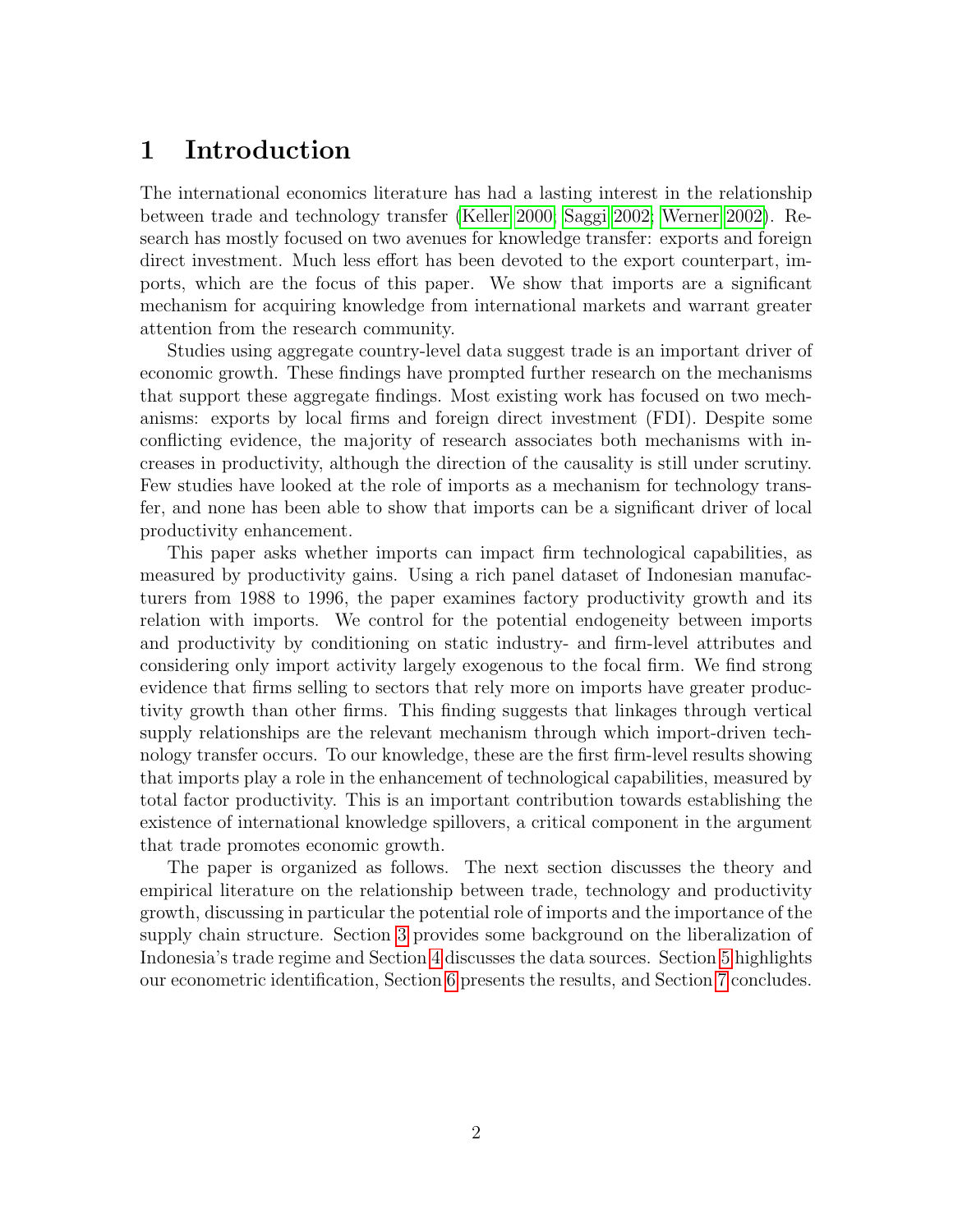## 2 Trade, Technology Transfer and Firm Productivity

#### 2.1 Trade and Technology Transfer: What Do We Know?

Most north-south models of endogenous economic growth emphasize a product life cycle perspective of trade (see, for example, [Grossman and Helpman 1995\)](#page-14-0). They posit that innovative products are created in the North and, due to lower relative wages, Southern firms can successfully undercut Northern producers' prices if they are able to obtain the relevant technology. Firms in catch-up economies thus have incentives to acquire advanced technologies created elsewhere and the literature often cites cross-border knowledge flows as a channel for this acquistion (see [Keller 2001;](#page-15-1) [Saggi 2002](#page-16-0) for recent reviews of these issues). However, empirical evidence of international knowledge flows and their impact on technological capabilities in the less developed environment is weak.

The early and perhaps most well known literature exploring international knowledge spillovers used country-level data to correlate economic growth with increased openness to trade. Nevertheless, despite many papers addressing this issue, no consensus exists. For example, [Sachs and Warner](#page-16-2) [\(1995\)](#page-16-2) find empirical support for the view that open economies grow faster, while [Rodriguez and Rodrik](#page-16-3) [\(1999\)](#page-16-3) present a lengthy discussion of the problems with existing empirical work relating trade openness and growth and argue that the positive relationship between the two is far from being established. A more specific line of research has addressed directly the potential effect of international knowledge spillovers. Analyzing data for the OECD, [Eaton](#page-14-1) [and Kortum](#page-14-1) [\(1996\)](#page-14-1) find that more than 50% of the growth in some countries derives from innovation in the United States, Germany, and Japan. Likewise, again using country-level data, [Coe and Helpman](#page-14-2) [\(1995\)](#page-14-2) and [Coe, Helpman, and Hoffmaister](#page-14-3) [\(1997\)](#page-14-3) suggest that international technology spillovers can be substantial and that trade plays an important role in these spillovers. [Connolly](#page-14-4) [\(2001\)](#page-14-4) specifically identifies imports in high technology sectors as a major source of productivity and economic growth. In contrast, [Keller](#page-15-2) [\(1998\)](#page-15-2) performs a similar analysis to [Coe and Helpman](#page-14-2) [\(1995\)](#page-14-2) and [Coe, Helpman, and Hoffmaister](#page-14-3) [\(1997\)](#page-14-3), but finds no statistical support for the positive relation between trade and technology diffusion. More recent estimates that either use industry-level data [\(Keller 1997,](#page-15-3) [2000\)](#page-15-0) or that separate general trade from capital-goods trade [\(Xu and Wang 1999\)](#page-16-4) again show imports to play a role in country productivity growth. A limitation of these studies is that, by using countryor industry-level data, they are inherently limited in the number of observations and often cannot establish causality. In addition, it is difficult to isolate the channels that can contribute to technology transfer, and results are very dependent on the particular definitions of the variables in the analysis.

The limitations of country- and industry-level data motivated efforts to use firmlevel data to evaluate the role of trade on growth and international knowledge spillovers.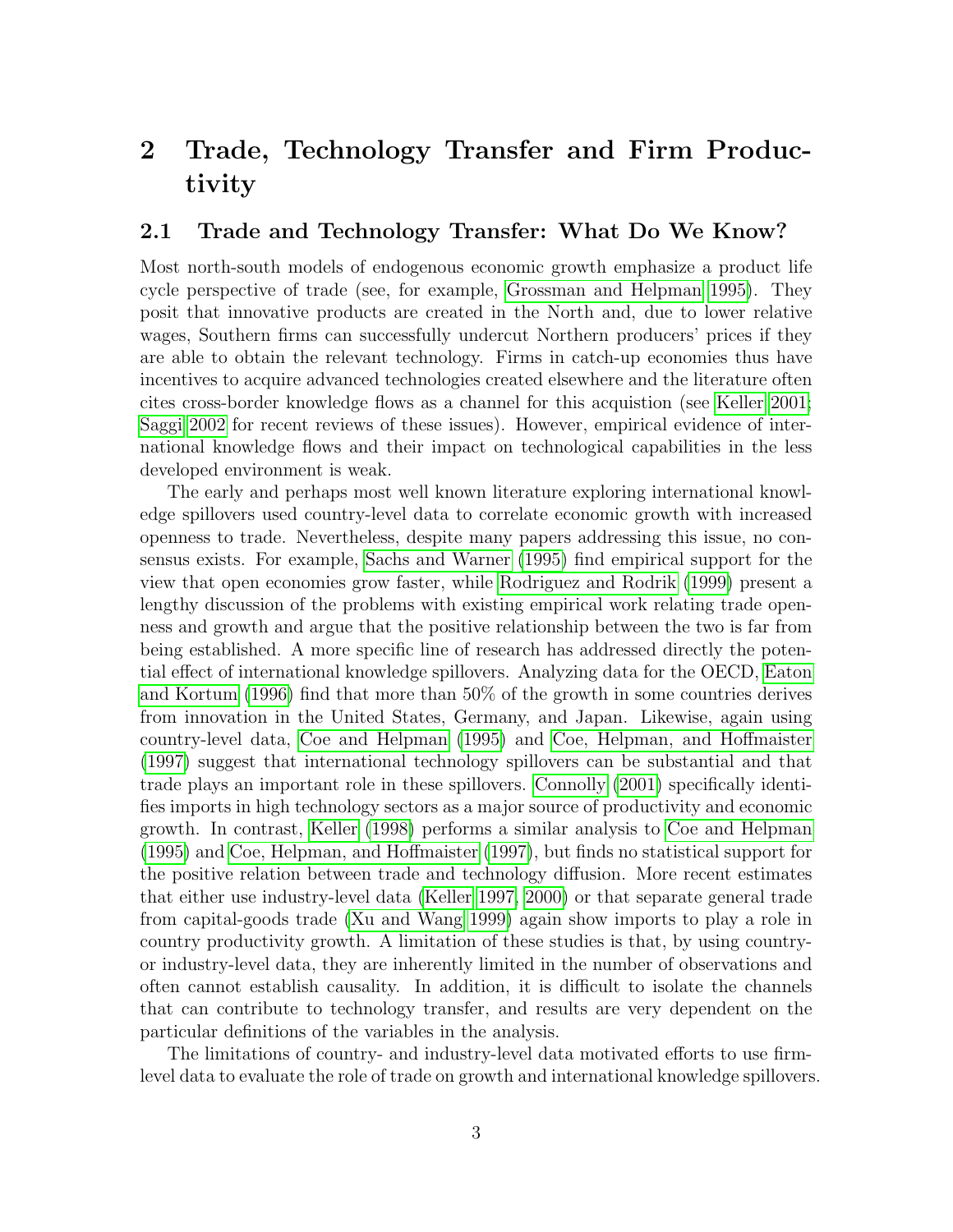An early example was [Irwin and Klenow 1994,](#page-15-4) which looked at the semiconductor industry and found technological externalities to be as large internationally as they were in the firm's home economy. In this new firm-level research approach, two aspects have caught most of the attention of researchers: exports and foreign direct investment (FDI). A number of authors have investigated whether entering a foreign market through exports may work as a mechanism through which firms learn (for example, [Roberts and Tybout 1997,](#page-16-5) [Clerides, Lach, and Tybout 1998,](#page-14-5) [Bernard](#page-13-1) [and Jensen 1999,](#page-13-1) [Aw, Chung, and Roberts 2000,](#page-13-2) Delgado, Fariñas, and Ruano 2002, [Van Biesebroeck 2003,](#page-16-6) and [Blalock and Gertler 2004\)](#page-14-7). So far, there have been mixed results, with the positive effect depending on the characteristics of the market and the initial conditions of the firms that decide to export to a foreign market. Likewise, a growing body of research on the role of FDI as a determinant for technology transfers and productivity growth has produced conflicting evidence (see [Blomstrom](#page-14-8) [and Kokko 1998;](#page-14-8) [Kumar 1996;](#page-15-5) [Keller 2001;](#page-15-1) [Moran 2001;](#page-15-6) [Keller 2004](#page-15-7) for extensive reviews).

Recent work by [Blalock](#page-14-9) [\(2002\)](#page-14-9) and [Javorcik](#page-15-8) [\(2004\)](#page-15-8) examines this contradicting evidence. These papers' empirics distinguish horizontal spillovers, an externality generated by foreign entry in the same industry, from vertical technology transfer, the often deliberate sharing of technology with clients or suppliers of the foreign entrant. The work notes that most of the conflicting empirical results have focused on the former notion of horizontal spillovers and explain how multinationals' efforts to minimize technology leakage may explain the varying empirical results. On the contrary, the research argues that vertical technology transfer is more likely because foreign entrants have incentives to encourage technology diffusion to suppliers.

But while research looking at firm-level spillover effects of FDI and exports mounts, another important element has been virtually left out the discussions on trade as a mechanism for technology transfer: the role of imports. To our knowledge, only two on-going research efforts have looked at the potential role of imports as a learning mechanism. Using data from French firms, [Macgarvie](#page-15-9) [\(2003\)](#page-15-9) shows that firms that import cite more foreign patents than non-importers, suggesting that this may indeed be an important learning mechanism. But the research does not test whether that such learning impacts firm performance. In the only attempt to measure such a productivity effect, [Keller and Yeaple](#page-15-10) [\(2003\)](#page-15-10) find that imports influence the productivity of US multinationals, but the result goes away once they control for endogeneity in the estimation.

#### <span id="page-3-0"></span>2.2 The Argument: Imports, Technology Transfer and Supply Chains

Existing models of productivity gains from importing (see [Connolly 2001,](#page-14-4) [Keller](#page-15-1) [2001,](#page-15-1) and [Rivera-Batiz and Romer 1991\)](#page-16-7) emphasize two mechanisms. In the first mechanism, learning occurs through the incorporation of new intermediate products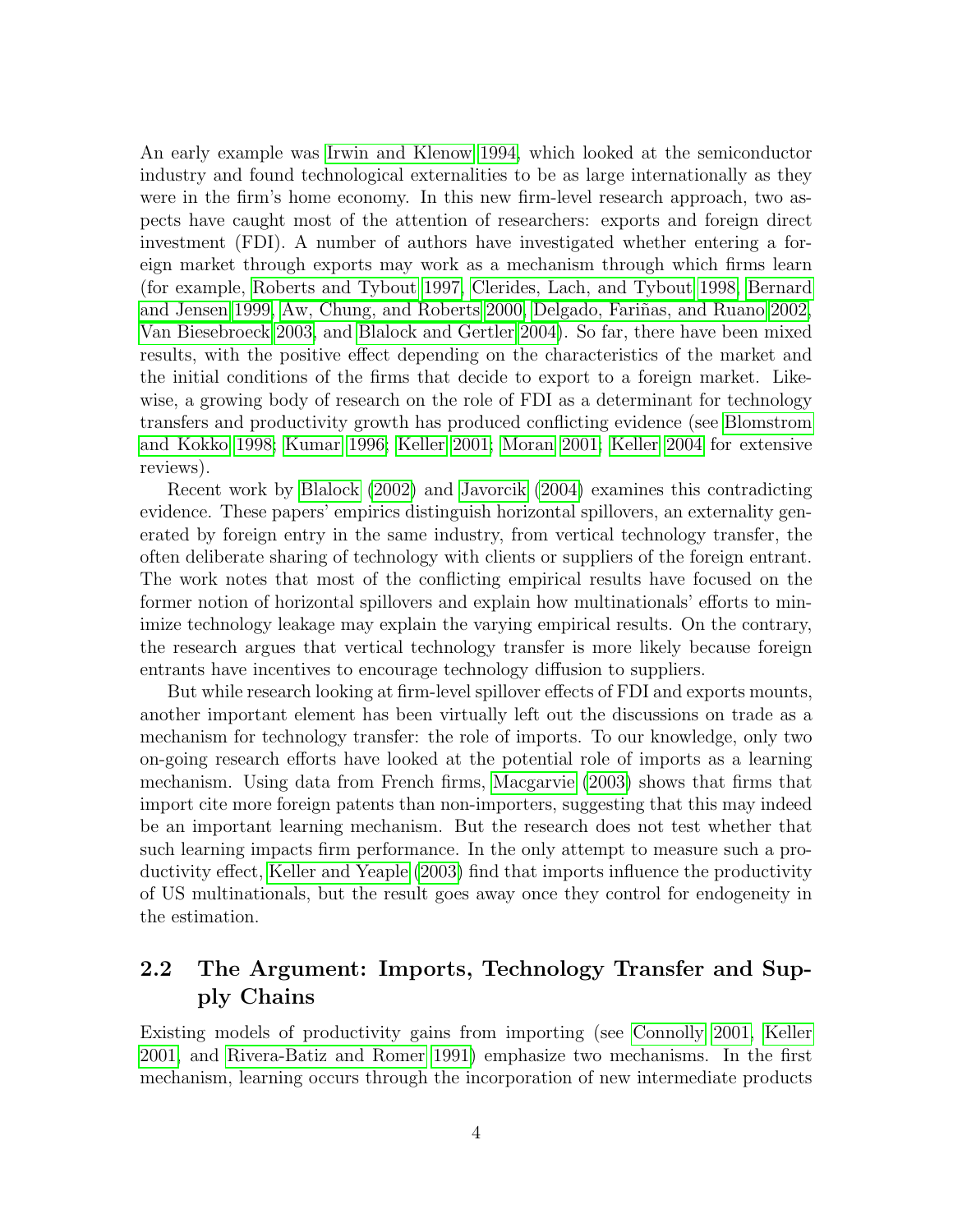invented abroad in the local production chain. The use of the foreign intermediate product conveys the embodied technological capability and R&D of the foreign producer. For example, an engine producer may decide to import the engine block because the foreign supplier controls the tolerances more tightly than domestic suppliers. Because of the tighter tolerances, the engine assembly process runs more smoothly and productivity rises. An alternative example is a shoe producer that decides to switch to imported leather because its better malleability allows the creation of more intricate shapes, enabling the production of shoes with greater value added.

While this mechanism for productivity growth is intuitive, two reasons might make it rare empirically. First, a change in productivity occurs only if the imported intermediate good can be obtained for less than the full value to the producer of the new technology embodied in it. Since they are of superior quality, one would expect that the foreign engine block and foreign leather cost more than local substitutes. Productivity thus rises only if this increase in cost is less than the benefit it generates for the buyer. Second, even if learning occurs, it is very difficult to measure econometrically because it is potentially confounded with significant endogeneity problems. In fact, it is easy to recognize that a the decision to import is likely to be contemporaneous with unobserved (to the econometrician) positive productivity shocks [\(Keller and](#page-15-10) [Yeaple 2003\)](#page-15-10). These reasons discourage an examination of the impact of imports on the buyers of foreign products and suggest a focus on an alterative mechanism for learning from imports.

The second mechanism for learning from importing is exposure to foreign technology. An original design invented in a particular region is learned elsewhere, for example, by reading a patent, reverse engineering a product, or licensing a technology. Since productivity typically depends on the local stock of knowledge, learning the new design raises productivity by increasing the local knowledge pool. This mechanism is easy to operationalize and test at the aggregate economy level (see [Connolly 2001](#page-14-4) and [Rivera-Batiz and Romer 1991\)](#page-16-7). But, econometric identification of the phenomenon at the firm level requires careful consideration of how the learning will actually occur.

To better understand this learning mechanism, recall the example of the engine assembler that decides to import engine blocks because of the tighter tolerances. As it starts to work with the foreign supplier, it becomes aware of the technologies that are superior to those of the domestic suppliers. Still, to the extent that this firm is in the business of engine assembly, not engine block manufacturing, the awareness of the new technology is all that will pass to the domestic economy. Because the assembler has no direct use for this new knowledge, no productivity enhancement will be take place (beyond the one described above in the context of the first learning mechanism). But, another group of firms could benefit from this awareness: the domestic engine block manufacturers. Local suppliers of equivalent intermediate products have strong incentives to adopt technologies that enable them to better compete with and eventually displace foreign suppliers. Failure to imitate the foreign import may threaten local supplier profitability, market share, and even survival. In addition, conditional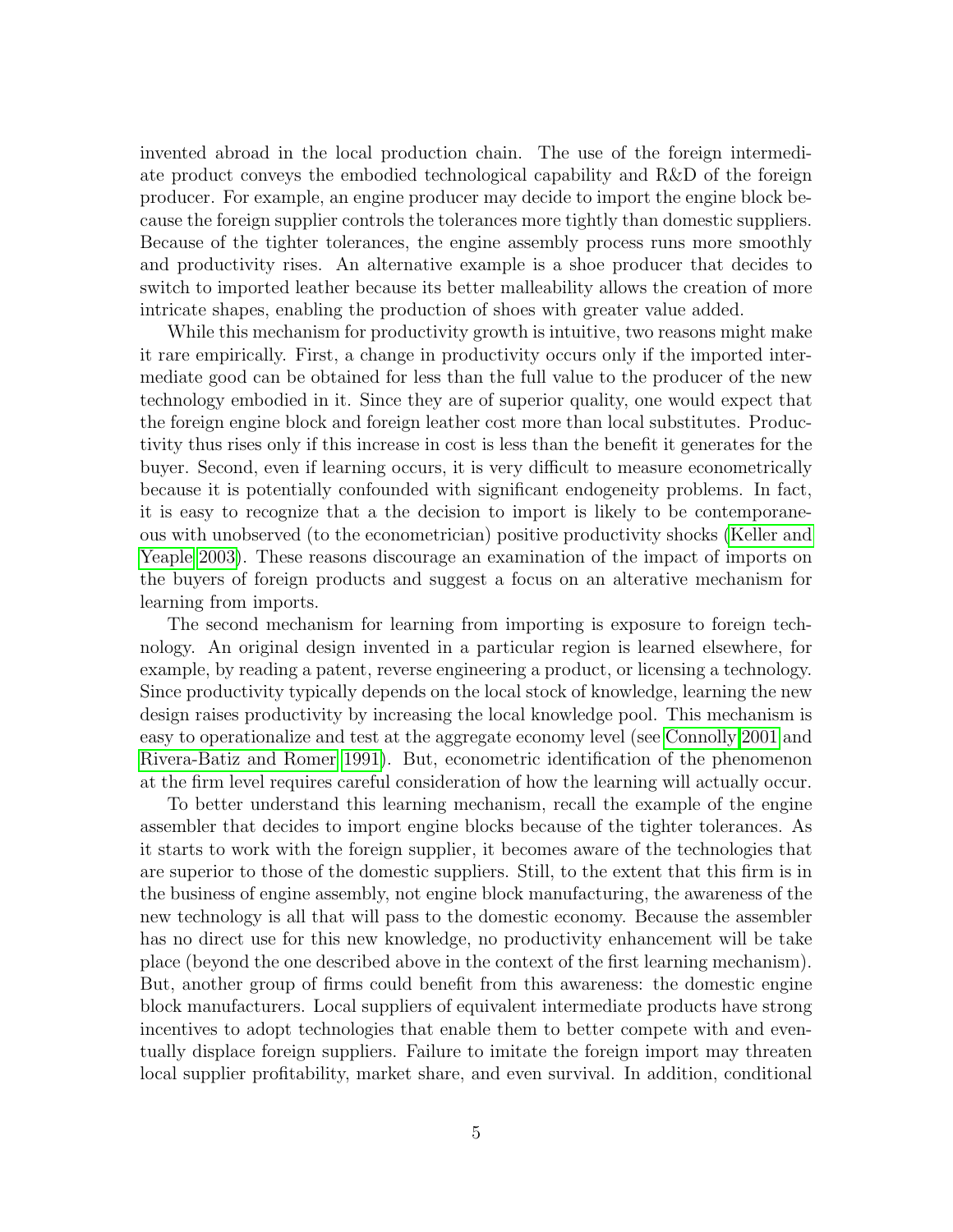on ability, a domestic client will likely prefer a local supplier to a foreign one because a local transaction poses fewer logistical concerns and less currency exchange risk. Therefore, local clients have an incentive to help local suppliers in finding and acquiring technologies that enable them to compete with foreign suppliers. In fact, the management literature [\(Womack, Jones, and Roos 1990;](#page-16-8) [Lamming 1993;](#page-15-11) [Nishiguchi](#page-16-9) [1994\)](#page-16-9) has long acknowledged this role that supply chain relations play in transferring knowledge to and building the capabilities of suppliers. This phenomenon is especially salient in somewhat geographically isolated regions, such as Indonesia, and in complex supply chains such as automotive or machinery manufacturers [\(Dyer and](#page-14-10) [Ouchi 1993;](#page-14-10) [Cohen, Bessant, Kaplinsky, and Lamming 2002;](#page-14-11) [Tendler and Amorim](#page-16-10) [1996\)](#page-16-10).

Still, one may question why a profit-maximizing domestic supplier would not adopt the most efficient means of production available, even in the absence of international competition? Three reasons may, in part, offer an explanation. First, in a context confined to local competition, there may be a lack of knowledge about the latest technologies and business methods. Second, in the absence of outside pressure, the benefits of adopting a new technology may not justify the personal uncertainty and cost of the effort incurred by non-owner managers—a form of x-inefficiency. Third, in a context of local competition, the additional local market returns (losses) from (not) investing in a new technology may be very small. But, if a foreign supplier enters and uses superior technology to steal market share from local suppliers, all three of these reasons would be annulled.

These considerations support the base hypothesis that we will explore in this article: that learning from imports will occur among local suppliers upstream of import-intensive sectors. One would expect, ceteris paribus, that local firms supplying industries and regions with higher levels of inputs purchased in foreign markets would show greater productivity growth than other local firms. But it is important to qualify this expectation. In fact, if the learning mechanism we described is associated with exposure to new technologies previously unknown in the domestic economy, one should expect to find a declining marginal effect. Early exposure to downstream imports ought to bring with it the greatest opportunities for learning, as well as competitive pressure to local suppliers. Further import market share gains bring new information at slower rate. After some point, import growth may actually signal the decline of an entire supply sector in the domestic economy. In addition, one should also expect to find the productivity effect to be greater in supply industries with high firm concentration. Firms in these concentrated industries are typically subject to less local competitive pressures and, therefore, exposure to international competition will likely have a greater marginal productivity effect. We will empirically test these two assertions to determine the robustness of our hypothesis.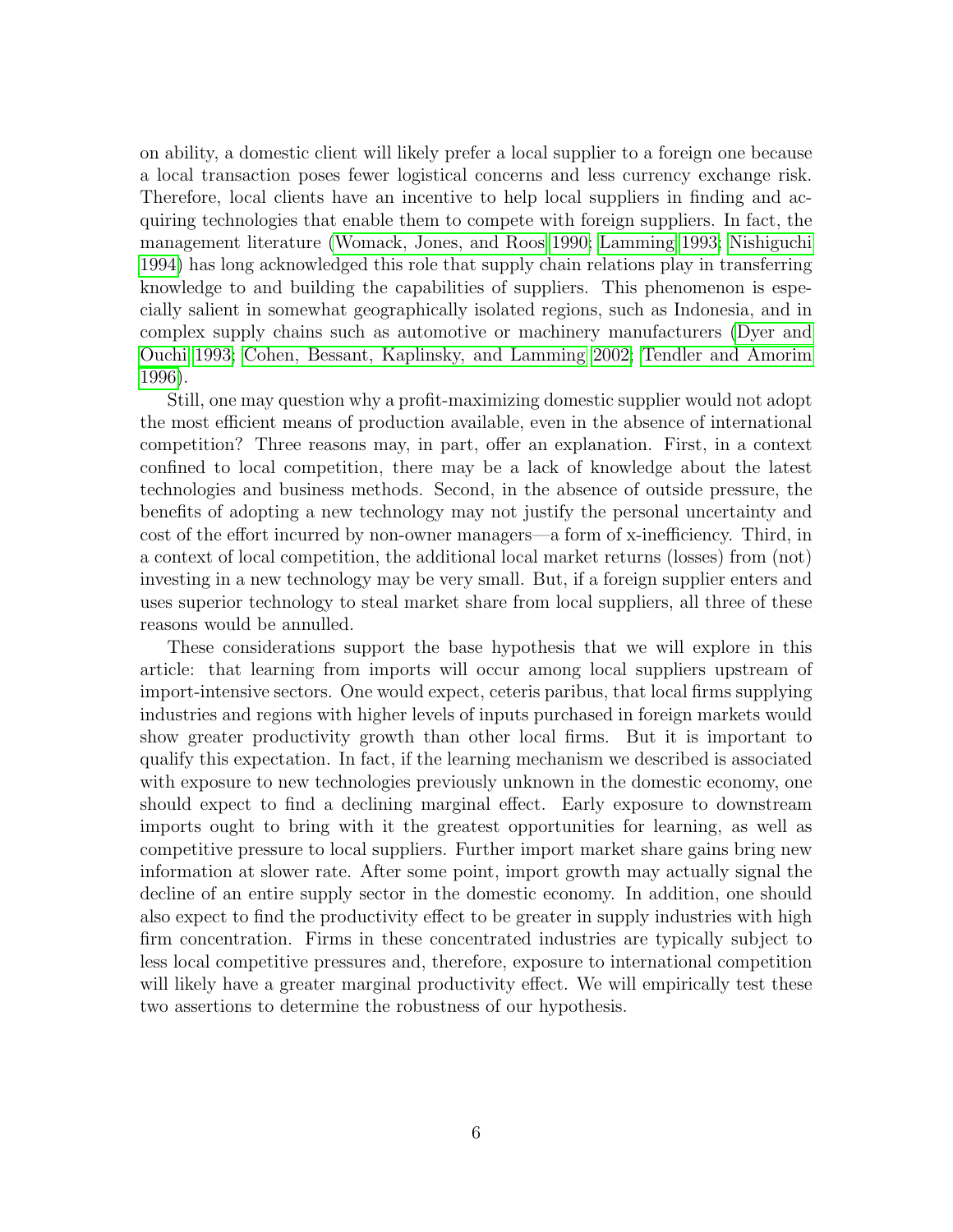### <span id="page-6-0"></span>3 Indonesian Manufacturing and Trade Policy

Indonesia's manufacturing sector is an attractive setting for research on technology transfer from importing for several reasons. First, with the fourth largest population in the world and thousands of islands stretching over three time zones, the country has abundant labor and natural resources to support a large sample of manufacturing facilities in a wide variety of industries. Second, Indonesian government agencies employ a number of well-trained statisticians who have collected exceptionally rich manufacturing data for a developing country. Third, the country's size and resources support a full supply chain, from raw materials to intermediate and final goods. Fourth, rapid and localized industrialization provides variance in manufacturing activity in both time and geography. Fifth, the country's widespread island archipelago geography and generally poor transportation infrastructure create a number of local markets, each of which can support somewhat independent supply chains. Although regional disaggregation is not necessary for our results, it improves our identification by allowing variation in importing activity between regions but within the same industry. Last, the Indonesian government legislated a major reform of the trade regime in the mid and late 1980s, shifting from a policy of import substitution to one of export promotion. In 1986, Indonesia substantially reduced import tariffs, reformed customs administration, and introduced a generous duty drawback scheme, thus prompting an overall growth in the import market. The overall share of imported materials in Indonesian manufacturing has grown from 28 to 35 percent from 1988 to 1996, an increase likely driven by the liberalization of the trade regime.

This sudden openness to imports presents the ideal conditions to test our hypothesis.

#### <span id="page-6-1"></span>4 Data

The analysis is based on data from the Republic of Indonesia's Budan Pusat Statistik  $(BPS)$ , the Central Bureau of Statistics.<sup>[1](#page-6-2)</sup> The primary data are taken from an annual survey of manufacturing establishments with more than 20 employees conducted by Biro Statistik Industri, the Industrial Statistics Division of BPS. Additional data include several input and output price deflators. The remainder of this section describes each dataset and the measurement of firm learning from imports.

The principal dataset is the Survei Tahunan Perusahaan Industri Pengolahan (SI), the Annual Manufacturing Survey conducted by the Industrial Statistics Division of BPS. The SI dataset is designed to be a complete annual enumeration of all manufacturing establishments with 20 or more employees from 1975 onward. The SI includes questions about industrial classification (89 input-output table codes), own-

<span id="page-6-2"></span><sup>1</sup>We identify names in Bahasa Indonesia, the language of most government publications, with italics. Subsequently, we use the English equivalent or the acronym.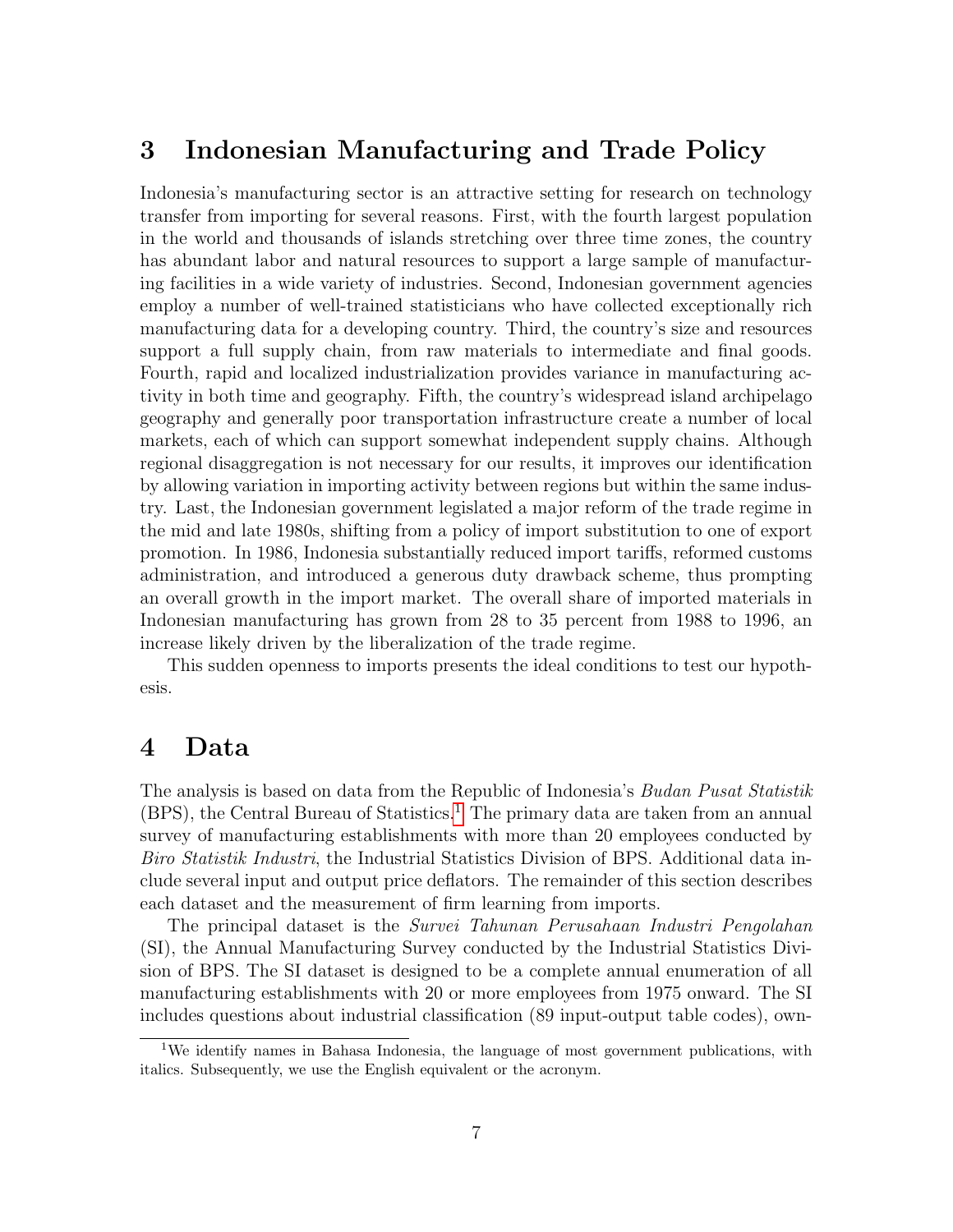ership (public, private, foreign), fixed assets, income, output, exports, materials (and share imported), labor and other related topics. BPS submits a questionnaire annually to all registered manufacturing establishments, and field agents attempt to visit each non-respondent to either encourage compliance or confirm that the establish-ment has ceased operation.<sup>[2](#page-7-1)</sup> In recent years, BPS has surveyed over 20,000 factories annually.

Government laws guarantee that the collected information will only be used for statistical purposes. However, several BPS officials commented that some establishments intentionally misreport financial information out of concern that tax authorities or competitors may gain access to the data. Because the fixed-effect analysis used here admits only within-factory variation on a logarithmic scale, errors of under- or over-reporting will not bias the results provided that each factory consistently misreports over time. Further, even if the degree of misreporting for a factory varies over time, the results are unbiased provided the misreporting is not correlated with other factory attributes in the right-hand-side of the regression. Inter-industry supply chains are estimated using input-output (IO) tables that BPS published in 1990 and 1995. The tables show the value added of goods and services produced by economic sector and how this value is distributed to other economic sectors. The IO tables divide manufacturing activity into 89 sectors and BPS provides concordance tables linking the 1990 and 1995 IO codes to 5-digit ISIC codes.

The analysis starts in 1988, the first year data on firm capital are available. To avoid measurement error in price and other uncertainties introduced by the 1997-1998 Asian financial crisis, the last year of analysis is 1996. Values for output, materials, and capital are deflated to express values in real terms. The deflators are based on Indeks Harga Perdangangan Besar (IHPB), wholesale price indexes (WPI), published by BPS.

#### <span id="page-7-0"></span>5 Identification Strategy and Estimation

We have hypothesized that firms selling to import-intensive sectors experience greater productivity growth than other firms. We test this hypothesis by estimating an establishment-level transcendental logarithmic (translog) production function. The translog production function is second-order logarithmic approximation of the production that places no functional form restrictions on the nature of input substitution or returns to scale. The translog production function controls for input levels and scale effects. The core of our paper is to examine whether the residual in the production function is correlated with importing in downstream sectors.

<span id="page-7-1"></span><sup>2</sup>Some firms may have more than one factory; we refer to each observation as an establishment, plant, or factory. BPS also submits a different questionnaire to the head office of every firm with more than one factory. Although these data were not available for this study, early analysis by BPS suggests that less than 5 percent of factories belong to multi-factory firms. We therefore generalize the results to firms.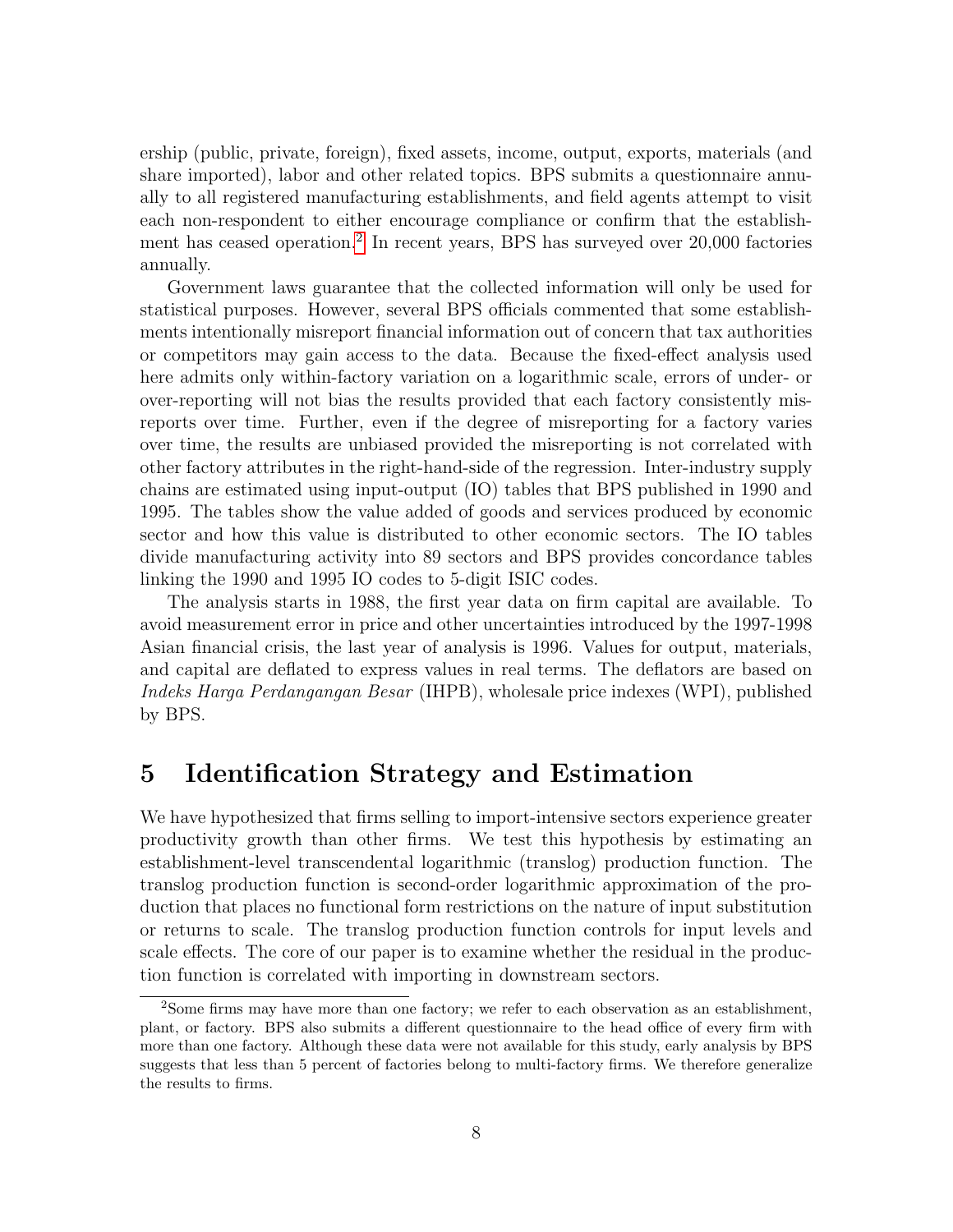We cannot consistently estimate a production function with ordinary least squares if our variable on interest, downstream importing, is correlated with the error term. Such correlation is likely to the extent that downstream importing is endogenous to industry- and firm-level unobservables. We adopt four approaches to correct for this endogeneity. First, we control for static firm-level (and by extension, industry- and region-level) unobservables by introducing firm fixed-effects. Our estimation is thus based only on changes in firm productivity associated with changes in downstream imports. Second, we consider only variation in downstream importing that derives from import changes in industries other than that of the focal firm. Third, although we believe it to be unlikely, there could be correlation between the error terms associated with a particular firm-year observations and importing in other sectors downstream. We thus use a semi-parametric estimator to condition on idiosyncratic productivity shocks which might simultaneously affect productivity and importing in other sectors. Fourth, we include controls for two time-variant variables, firm ownership and downstream foreign direct investment, which might move contemporaneously with downstream importing activity. We detail our estimation approach below and elaborate on each of these approaches.

Our main interest is in evaluating the impact of downstream imports on firm productivity. This variable is calculated in two steps. First, we use Equation [1](#page-8-0) to estimate own-sector imports, i.e., how much does a sector rely on imported materials. The measure varies by industry, time, and region, with  $i$  representing a factory,  $j$ an industry, r a region and t the time (year).  $P$ urchases<sub>it</sub> is the amount of materials purchased by factory i at time t and  $Foreign\_Purchases_{it}$  is the corresponding value for purchases made from foreign suppliers. The data includes the 89 different industrial sectors, as defined by the Input-Output Table for the country. The region definitions are the 14 provinces on most industrialized islands of Sumatra and Java (and neighboring Bali). We have excluded the provinces located in Indonesia's outer islands and the former Portuguese colony of East Timor because what little industrial activity occurs in those areas is largely related to natural resource extraction rather than the production of new goods. The regional approach appeals to Indonesia's vast island geography and poor inter-region transportation infrastructure in assuming local markets, i.e., firms in the same region are more likely to consume that region's intermediate goods output. We determine imports by industry and region, to avoid the endogeneity of a particular factory's decision to buy from foreign suppliers.

<span id="page-8-0"></span>
$$
Own\_ Sector\_Imports_{jrt} = \frac{\sum_{i \in jrt} Foreign\_Purchases_{it}}{\sum_{i \in jrt} Purchases_{it}} \tag{1}
$$

<span id="page-8-1"></span>
$$
Downstream\_Imports_{jrt} = \sum_{k} \alpha_{jkt} Own\_Sector\_Imports_{krt}
$$
 (2)

The estimates of own-sector imports are then used to estimate our critical variable, the presence of imports in client sectors. Potential for supply chain technology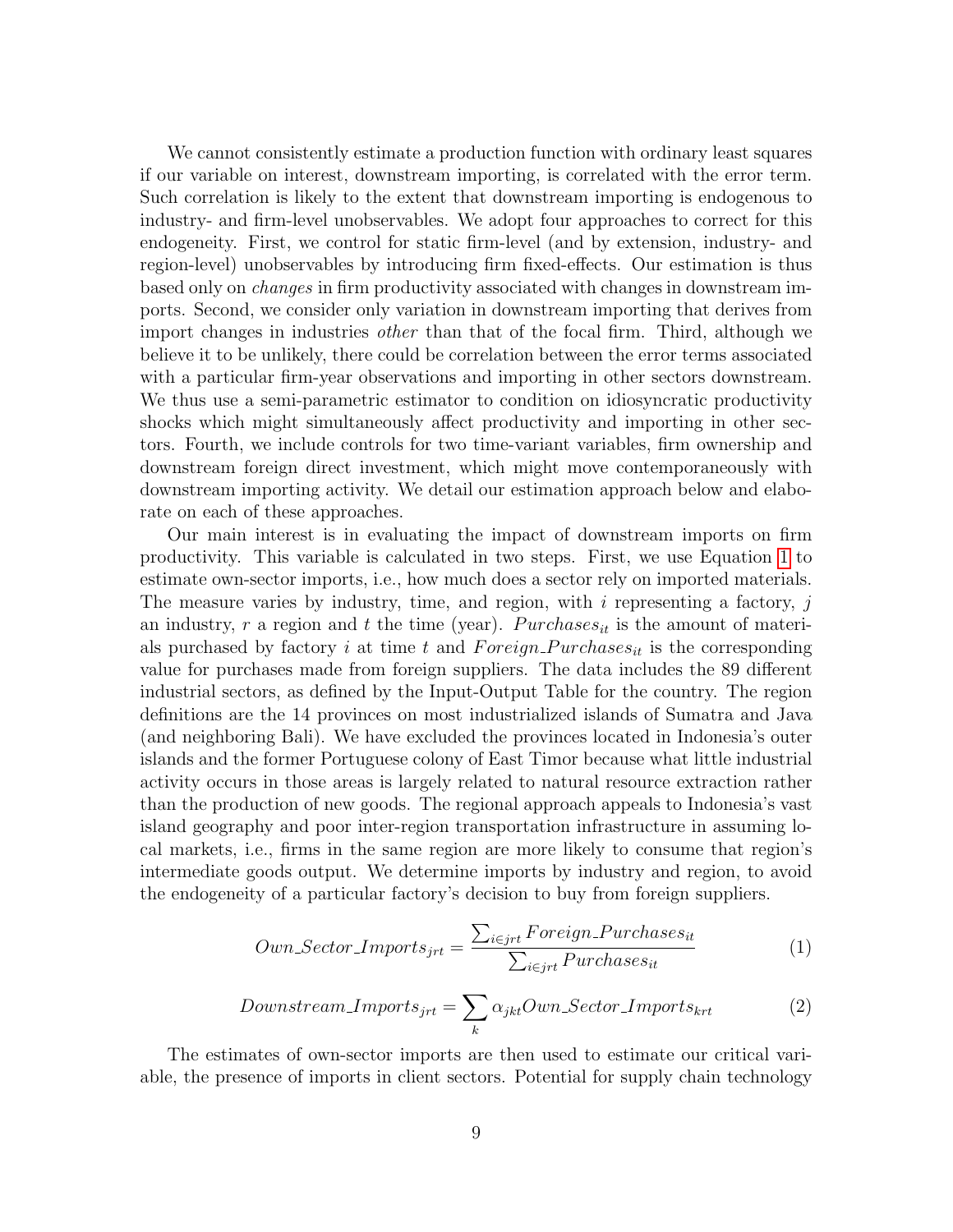transfer is measured using the *Downstream Imports*<sub>irt</sub> variable. As shown in equation [2,](#page-8-1) this variable is calculated by summing the output shares purchased by client manufacturing sectors multiplied by the share of own-sector imports in those sectors. For example, suppose that half of the wheat flour sector output is purchased by the bakery industry and the other half is purchased by the pasta industry. Further, suppose that the bakery industry has no foreign purchases but that pasta sector buys half of its inputs from abroad. The calculation of downstream import penetration for the flour sector would yield  $0.25 = 0.5(0.0) + 0.5(0.5)$ . So,  $\alpha_{jkt}$  is the proportion of output of sector j consumed by sector k at time t. The coefficient  $\alpha_{ikt}$  is calculated from the national Input-Output (IO) Tables. Values of  $\alpha_{jkt}$  before and including 1990 follow from the 1990 IO table, values of  $\alpha_{jkt}$  from 1991 through 1994 are linear interpolations of the 1990 and 1995 IO tables, and values of  $\alpha_{jkt}$  from 1995 on are from the 1995 IO table. Recall that  $\alpha_{ikt}$  does not have a region r subscript because the IO table is generated for the entire national economy.

We note that our measure of downstream imports is based on the share of materials imported by establishments. We do not know which materials establishments import. Thus, continuing with our example above, it is possible that the pasta industry imported only packaging material and procured all of its flour domestically. Supposing such an extreme case and assuming no technological relationship between pasta packaging and flour, the measured effect of downstream imports should be zero. In practice, such an extreme situation is unlikely and one can reasonably expect downstream imported to be composed of some materials that are produced domestically and some that our not. Hence, our point estimate of the effect of downstream imports will understate the true effect of downstream imported materials that are also procured locally.

We obtain establishment-level productivity by estimating a translog production function:<sup>[3](#page-9-0)</sup>

<span id="page-9-1"></span>
$$
\ln Y_{it} = \beta_0 \text{Downstream} \cdot \text{Imports}_{jrt} + \beta_1 \ln K_{it} + \beta_2 \ln L_{it} + \beta_3 \ln M_{it} + \beta_4 \ln E_{it} +
$$
  
\n
$$
\beta_5 \ln^2 K_{it} + \beta_6 \ln^2 L_{it} + \beta_7 \ln^2 M_{it} + \beta_8 \ln^2 E_{it} +
$$
  
\n
$$
\beta_9 \ln K_{it} \ln L_{it} + \beta_{10} \ln K_{it} \ln M_{it} + \beta_{10} \ln K_{it} \ln E_{it} +
$$
  
\n
$$
\beta_{11} \ln L_{it} \ln M_{it} + \beta_{12} \ln L_{it} \ln E_{it} \beta_{13} \ln M_{it} \ln E_{it} + \alpha_i + \gamma_t + \varepsilon_{it}
$$
\n(3)

where  $Y_{it}$ ,  $K_{it}$ ,  $L_{it}$ , and  $M_{it}$  are the amounts of production output, capital, labor, and materials for establishment *i* at time *t*,  $\alpha_i$  is a fixed effect for factory *i*,  $\gamma_t$ 

<span id="page-9-0"></span> $3A$  joint F-test on the quadratic terms in the translog production function reject the hypothesis that the terms are jointly equal to zero. Hence, we reject a simpler Cobb-Douglas production function in favor of the more flexible translog functional form. The translog also permits us to allow a non-unitary elasticity of substitution between inputs and thereby better condition on economies of scale.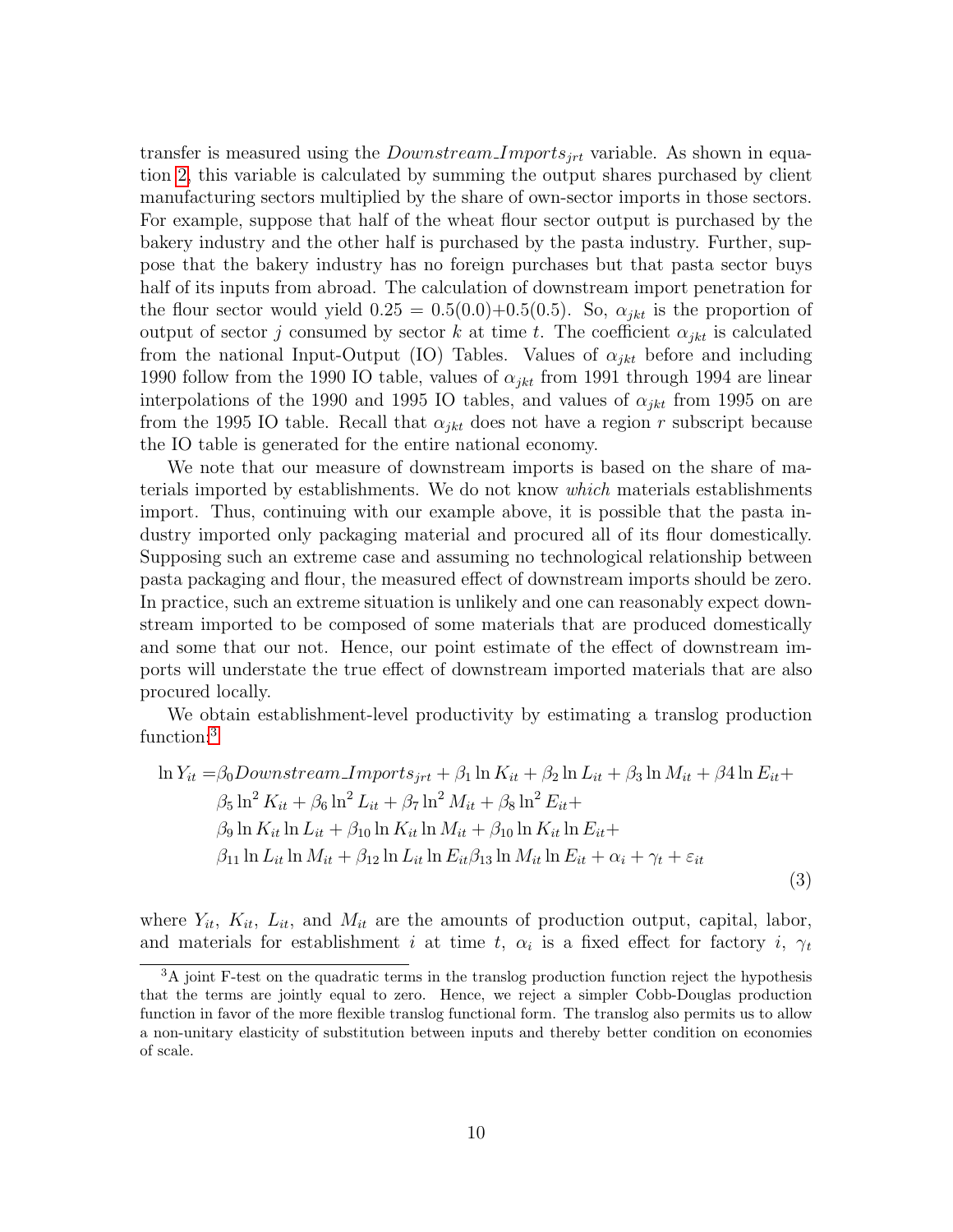is a dummy variable for year t, and  $\varepsilon_{it}$  is an error term.<sup>[4](#page-10-0)</sup> A positive coefficient on *Downstream Imports<sub>jrt</sub>* indicates that downstream imports are associated with higher productivity. Output, capital, and downstream imports are nominal rupiah values deflated to 1983 rupiah. Labor is the total number of production and nonproduction workers. Finally, we note that the error term,  $\varepsilon_{it}$ , is assumed to be uncorrelated with downstream imports. Our results would be biased if, in fact, upstream firm productivity and downstream imports were simultaneously determined by unobserved idiosyncratic shocks (see [Olley and Pakes 1996](#page-16-11) and [Levinsohn and](#page-15-12) [Petrin 2003](#page-15-12) for a full discussion). We know of no particular economic justification for simultaneity concerns in our data. In fact, to the degree that simultaneity exists, we believe it would place a downward bias on the effect of downstream imports because improvements in domestic supplier productivity would likely lead to less importing in downstream sectors. Nonetheless, we have performed our analysis with the corrections proposed by Olley and Pakes (using investment as a proxy for idiosyncratic shocks. The results (not reported here but available from the authors) are virtually unchanged.

To the extent that heterogeneity across firms and industries is static, our fixedeffect estimation should be consistent. However, industries could be changing over time and we employ two measures to address changes that might be contemporaneous with importing activity. First, because foreign-owned firms are more likely to import than wholly Indonesian-owned firms, it would be easy to confound changes in importing behavior with changes in foreign ownership. To avoid this potential effect, the sample used to calculate own imports is limited to wholly Indonesian-owned firms over the entire panel period.<sup>[5](#page-10-1)</sup> A related concern is that downstream imports are a proxy for downstream foreign direct investment (FDI), a factor known to influence upstream firm productivity [\(Blomstrom and Kokko 1998;](#page-14-8) [Blalock 2002;](#page-14-9) [Javorcik 2004\)](#page-15-8).<sup>[6](#page-10-2)</sup> If downstream FDI is highly correlated with downstream imports, it will be crucial to control for FDI to avoid falsely attributing the effect of one to the other. Finally, because some sectors supply themselves, downstream imports may be correlated with the direct own-sector imports described above. We control for this possibility by also including the own-sector import variable. Again, because of the potential endogeneity problems with own-sector imports, we do not assign causality to this variable. Rather, we use it simply as a control.

As noted in Section [2.2,](#page-3-0) the argument that exposure to downstream imports should be relevant when imports first enter a firm's downstream market. As the share of im-

<span id="page-10-1"></span><span id="page-10-0"></span><sup>4</sup>A Hausmann test rejects the use of random effect estimation.

<sup>&</sup>lt;sup>5</sup>The results presented subsequently are unchanged if the complete sample of firms is used to estimate imports.

<span id="page-10-2"></span><sup>6</sup>Downstream FDI is calculated much like downstream imports. First, the share of foreign output in a given industry, sector and time is calculated through the ratio of foreign-owned firms' output to total sector output. Then, for each sector, time and region, downstream FDI is estimated by summing the output shares purchased by client manufacturing sectors k multiplied by the share of sector foreign output.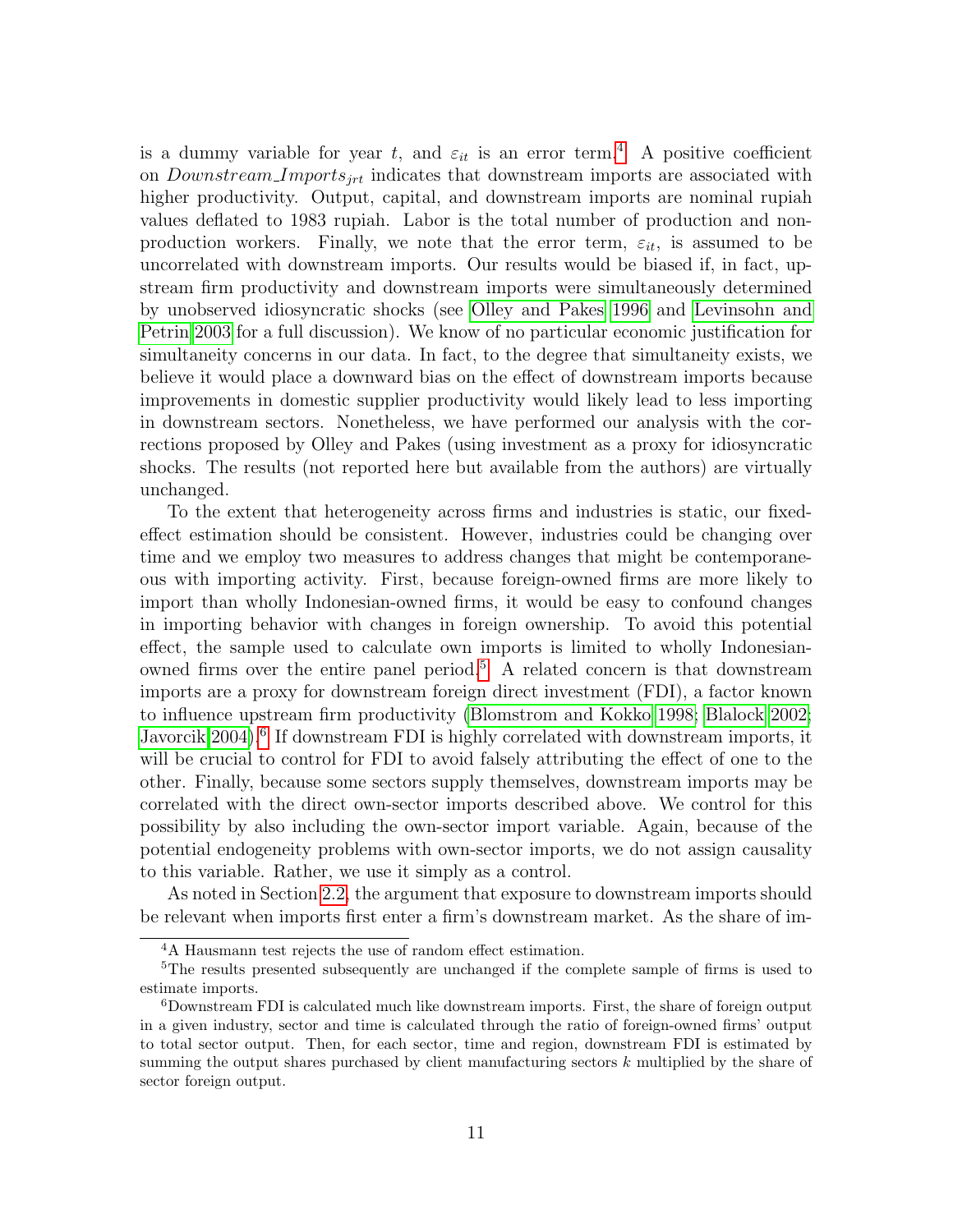ports continues to grow, the positive impact on productivity may have a declining marginal rate. To test this idea we will consider a variation of the base model in which a squared term on downstream imports is introduced in the regression. Our expectation is find a negative coefficient on the squared term. A second aspect discussed in section [2.2](#page-3-0) was that downstream imports would have a greater effect on less competitive domestic industries. To test this idea, we estimated the regression adding a variable for the interaction of the industry herfindahl concentration and downstream imports.<sup>[7](#page-11-0)</sup> If downstream imports have a more pronounced productivity effect on less competitive (more concentrated) markets, then the coefficient on the interaction term should be positive.

Table [1](#page-17-0) shows descriptive statistics for downstream imports, downstream FDI, and own-sector imports. Downstream imports represent a small proportion of the downstream supply chain. On average, less than 7% of the inputs consumed by downstream firms were imported goods. A similarly low value is found for downstream FDI, while the figure is somewhat higher for own-sector imports. The low average value for the downstream imports variable is important because it shows that, during the relevant period of our dataset, firms were mostly seeing the effect of a mild exposure to the entry of foreign players in downstream markets, rather than large movements towards foreign purchases. Yet, there is still a rich variation in the degree of exposure of each sector to downstream imports, helping our estimation process.

Table [2](#page-17-1) shows the correlations between the variables of interest. Downstream imports, own-sector imports, and downstream FDI are positively correlated. This finding necessitates our estimation strategy of including all three measures to isolate the only the independent variation in downstream imports.

Another set of interesting issues not immediately considered in the proposed mechanism for productivity improvement, but still of relevance to the discussion, is how firm attributes affect the base hypothesis. We consider two firm attributes: location in the supply chain and size.

First, an immediate corollary from the hypothesis of supply chain learning is the idea that firms in intermediate goods sectors ought to learn more through this mechanism than firms in final goods sectors. With a few exceptions, final goods companies have little access to clients that could act as the international learning link hypothesized above. Therefore, one would expect fewer downstream learning opportunities. We define intermediate goods sectors to be the 37 sectors that sold 50 percent or more of their output to other manufacturing sectors in either the 1990 or 1995 IO table (results are robust to alternative definitions).

Second, firm learning may vary with size. In principle, larger firms have greater resources to access and leverage foreign technology. Therefore, one expects to find stronger downstream learning opportunities for larger companies, which we define as

<span id="page-11-0"></span><sup>7</sup>The industry definition here is the IO table industry code. Alternative industry definitions based on 4-digit ISIC codes yield similar results.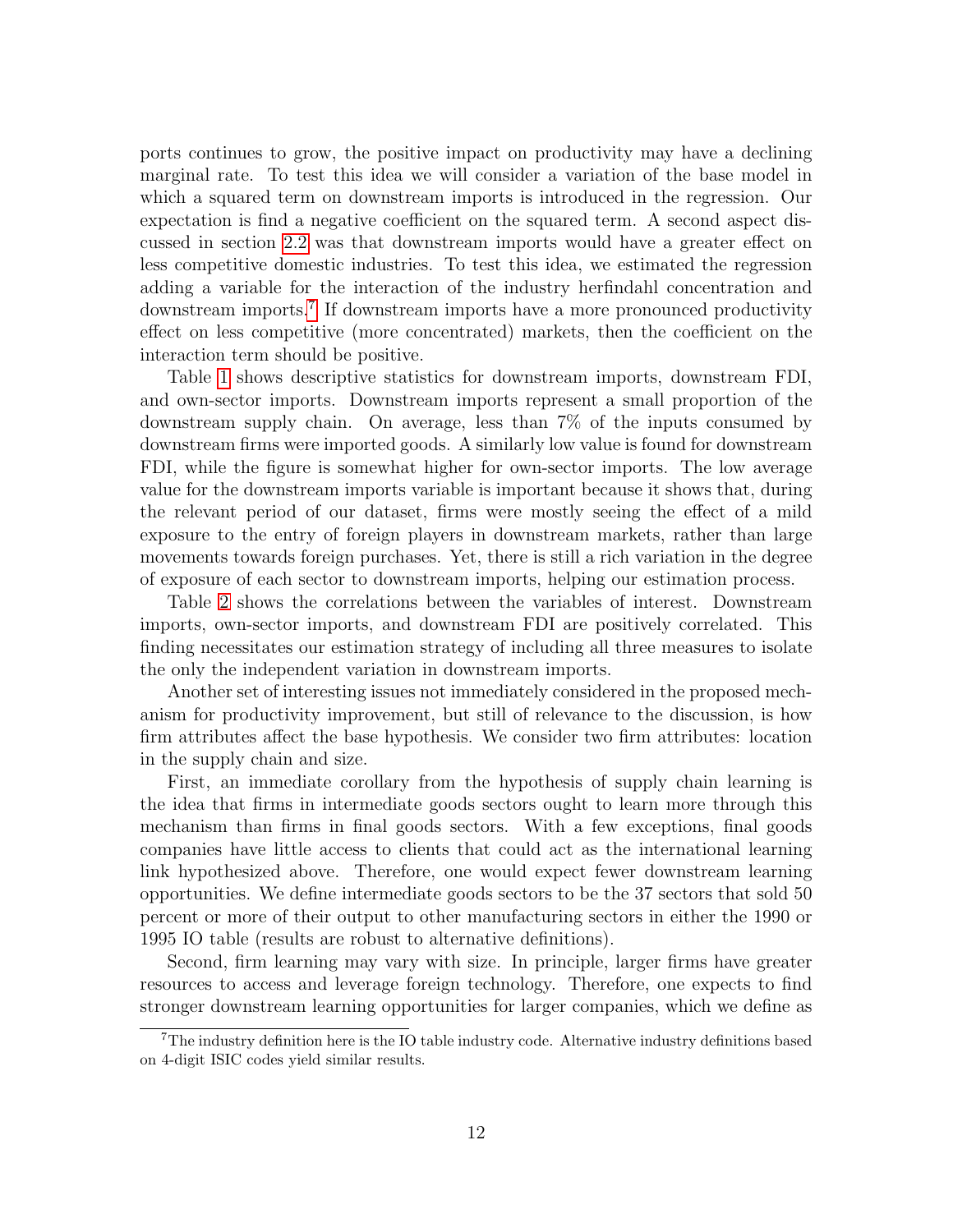firms with more than 50 employees.<sup>[8](#page-12-1)</sup>

#### <span id="page-12-0"></span>6 Results

The results provide strong evidence that Indonesian supplier productivity benefits from downstream imports. Table [3](#page-18-0) presents the results of estimating the regression specification shown in Equation [3.](#page-9-1) Column (1) displays results with only the effect of downstream imports, which is shown as significant at a 99% confidence interval. Because the production function is of log-linear form, the coefficients represent elasticities. Therefore, the 0.12 coefficient on *Downstream Imports* suggests that factory output increases approximately 0.12% as the proportion of downstream materials imported rises by 1%. Given that the level of downstream imports increased by about 10% from 1988 to 1996 in many industries, the realized gain is about a 1% increase in output in many sectors. When weighted by firm output, the overall level of downstream imports increased by 5%, suggesting about a  $0.6\%$  (0.12 times 5%) increase in total manufacturing output from 1988 to 1996.

Columns (2) to (4) represent the sets of controls discussed in Section [5.](#page-7-0) The effect of downstream imports is robust to the introduction of any or all of the relevant control variables. Consistent with [Blalock 2002](#page-14-9) and [Javorcik 2004,](#page-15-8) downstream FDI, included in columns (2) and (4), is positive and significant. Moreover, the inclusion of downstream FDI in the equation lowers the magnitude of downstream imports to roughly half of the value reported in column (1), although the effect remains significant. Columns (3) and (4) confirm the hypothesis that own-sector imports do not affect the main results and are likely to be non-significant.<sup>[9](#page-12-2)</sup>

Column (5) tests for the relevance of competition as a critical mechanism for inducing productivity enhancement. The interaction effect between own-sector con-centration and downstream imports is positive and significant.<sup>[10](#page-12-3)</sup> Moreover, the explanatory power of the regression improves significantly. These results support our assertion of the critical importance of competition. At the same time, it is important to note that the main coefficient on downstream imports is still significant. This suggests that, even with perfect competition (as the herfindahl index tends to zero), productivity improvement still occurs. The interpretation is that, in addition to any competition effect, downstream imports increase productivity through some kind of knowledge transfer to supply chain customers as explained in Section [2.2.](#page-3-0) The last

<span id="page-12-1"></span><sup>&</sup>lt;sup>8</sup>The results are not sensitive to the definition of size. For example, defining large firms as those with more than 200 employees yields nearly identical results

<span id="page-12-2"></span><sup>&</sup>lt;sup>9</sup>If the endogeneity of a firm's import decision is significant, the coefficient and standard errors may be biased.

<span id="page-12-3"></span><sup>&</sup>lt;sup>10</sup>Concentration may be simultaneously determined by both productivity and and downstream imports. To remove this possible endogeneity, we estimated an alternative specification in which the concentration index is fixed at the level in 1988, at the start of our panel. Our results are very similar, but significant only at the 90% confidence level.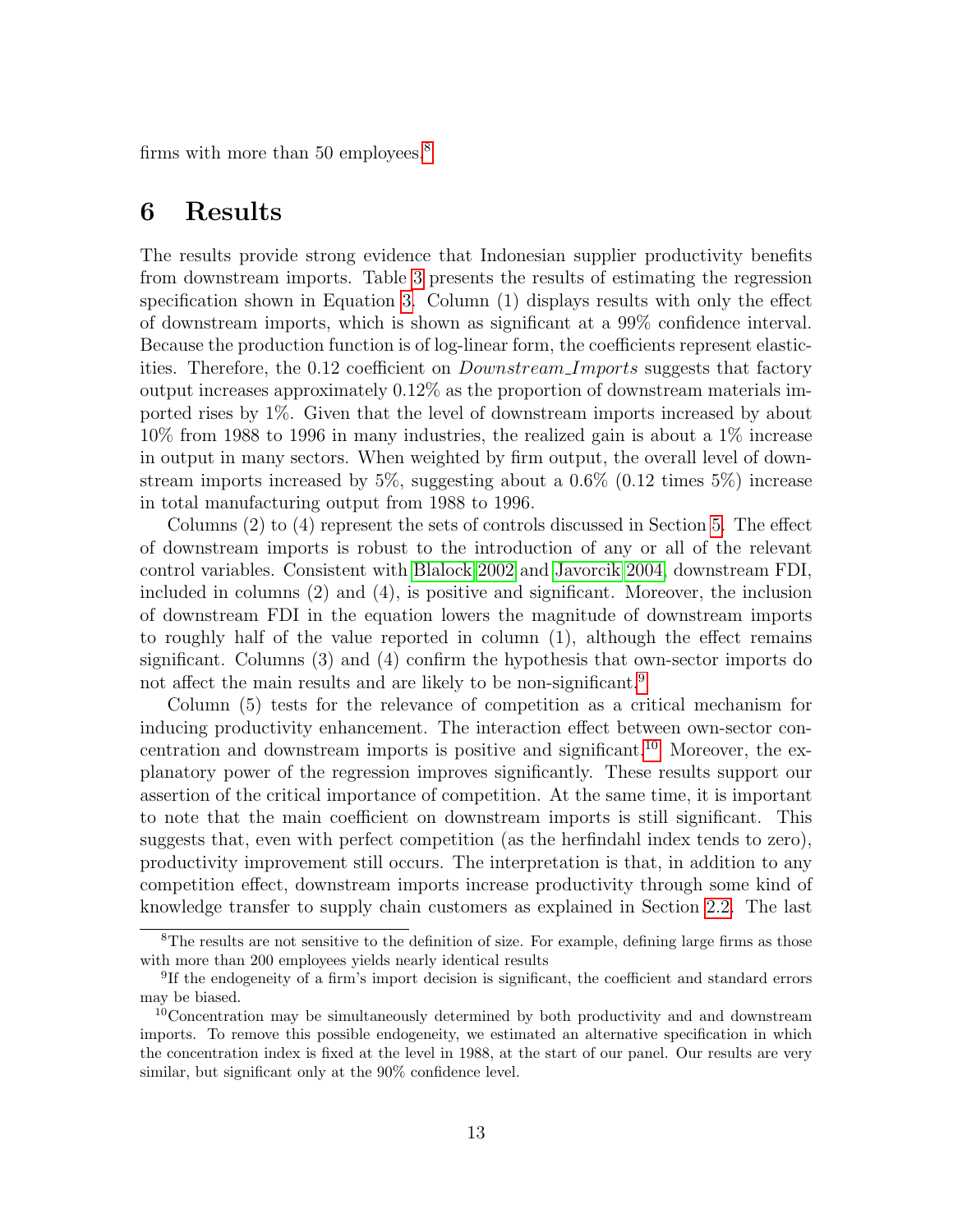column (6) in this table includes the squared term on downstream imports. As expected, the coefficient on this term is negative and significant, supporting the idea of a declining marginal impact.

To test for the robustness of the previous results and the associated hypothesis regarding firm size and position in the supply chain discussed in Section [5,](#page-7-0) Table [4](#page-19-0) presents the results for the relevant subsets of firms. As predicted, larger firms are better able to leverage international learning (column 2). Likewise, the results are much stronger for intermediate goods than for final goods sectors (columns 3 and 4). All results are robust to the introduction of downstream FDI.

#### <span id="page-13-0"></span>7 Summary and Implications

This study presents evidence that importing is a driver of international technology transfer. Using detailed firm-level data from Indonesia, the paper shows strong and significant evidence of learning from downstream imports. Specifically, it shows that firms selling to sectors that rely more on imports have higher productivity growth than other firms. These results are consistent under a number of different econometric approaches that address potential endogeneity between importing activity and firm productivity.

We also find that early exposure to downstream imports brings with it the greatest opportunities for learning, while an increasingly larger presence of imports induces productivity improvements at a declining marginal rate. In addition, results show that productivity improvement is greater in contexts where suppliers are more concentrated, suggesting that competition is a critical vehicle for inducing improvements. Overall, the findings of this research suggest that linkages though vertical supply relationships are the relevant mechanism through which import-driven knowledge transfer occurs.

To our knowledge, these are the first firm-level results showing that imports play a role in the creation of technological capabilities, as measured by productivity. This is an important contribution towards establishing the existence of international knowledge spillovers, a critical component in the argument that trade promotes economic growth.

#### References

<span id="page-13-2"></span>AW, BEE YAN, SUKKYUN CHUNG, AND MARK J. ROBERTS (2000): "Productivity and Turnover in the Export Market: Micro-level Evidence from the Republic of Korea and Taiwan (China)," The World Bank Economic Review, 14(1), 65–90.

<span id="page-13-1"></span>Bernard, Andrew B., and J. Bradford Jensen (1999): "Exceptional Exporter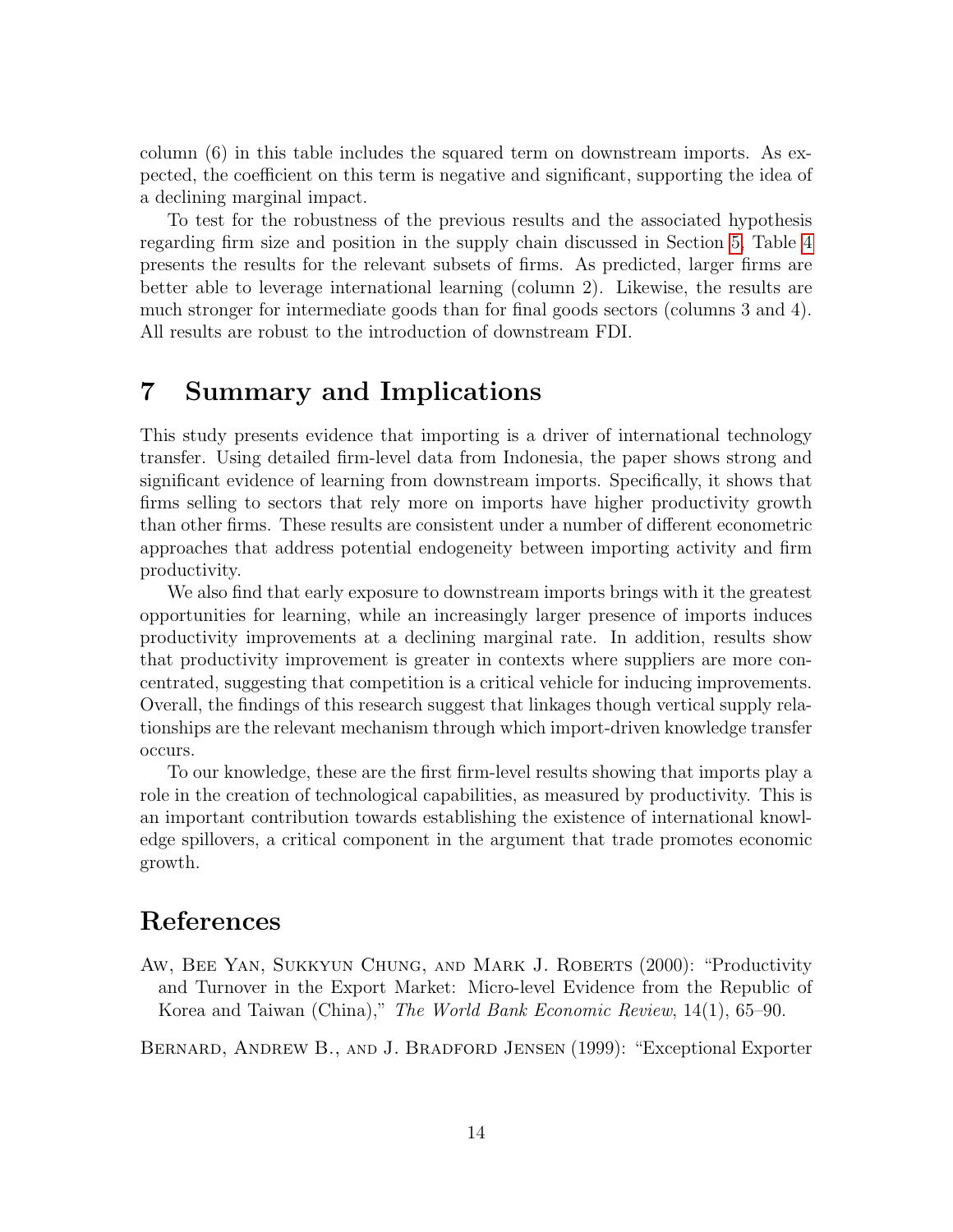Performance: Cause, Effect, or Both?," Journal of International Economics, 47(1), 1–25.

- <span id="page-14-9"></span>BLALOCK, GARRICK (2002): "Technology Adoption from Foreign Direct Investment and Exporting: Evidence from Indonesian Manufacturing," Ph.D. thesis, University of California, Berkeley, Haas School of Business.
- <span id="page-14-7"></span>Blalock, Garrick, and Paul J. Gertler (2004): "Learning from Exporting Revisited in a Less Developed Setting," Journal of Development Economics, 2(75), 397–416.
- <span id="page-14-8"></span>Blomstrom, Magnus, and Ari Kokko (1998): "Multinational Corporations and Spillovers," Journal of Economic Surveys, 12(3), 247–277.
- <span id="page-14-5"></span>Clerides, Sofronis K., Saul Lach, and James R. Tybout (1998): "Is Learning by Exporting Important? Micro-Dynamic Evidence from Colombia, Mexico, and Morocco," Quarterly Journal of Economics, 113(3), 903–947.
- <span id="page-14-2"></span>Coe, David T., and Elhanan Helpman (1995): "International R&D spillovers," European Economic Review, 39(5), 829–859.
- <span id="page-14-3"></span>Coe, David T., Elhanan Helpman, and Alexander W. Hoffmaister (1997): "North-south R&D Spillovers," The Economic Journal, 107(440), 134–149.
- <span id="page-14-11"></span>Cohen, Wes, John Bessant, Raphael. Kaplinsky, and Richard Lamming (2002): "Putting supply chain learning into practice," International Journal of Operations and Production Management, 23(2), 167–184.
- <span id="page-14-4"></span>Connolly, Michelle P. (2001): "The Dual Nature of Trade: Measuring its Impact on Imitation and Growth," Discussion Paper 31, Duke University, Economics Department, Durham, NC.
- <span id="page-14-6"></span>DELGADO, MIGUEL A., JOSE C. FARIÑAS, AND SONIA RUANO (2002): "Firm Productivity and Export Markets: A Non-parametric Approach," Journal of International Economics, 57, 397–422.
- <span id="page-14-10"></span>DYER, JEFFERY H., AND WILLIAM G. OUCHI (1993): "Japanese Style Business Partnerships: Giving Companies a Competitive Edge," Sloan Management Review, 35(1), 5163.
- <span id="page-14-1"></span>EATON, JONATHAN, AND SAMUEL KORTUM (1996): "Trade in Ideas: Patenting and Productivity in the OECD," Journal of International Economics, 40, 251–278.
- <span id="page-14-0"></span>Grossman, Gene, and Elhanan Helpman (1995): "Technology and Trade," in Handbook of International Economics, ed. by G. Grossman, and K. Rogoff, vol. 3. Elsevier Science.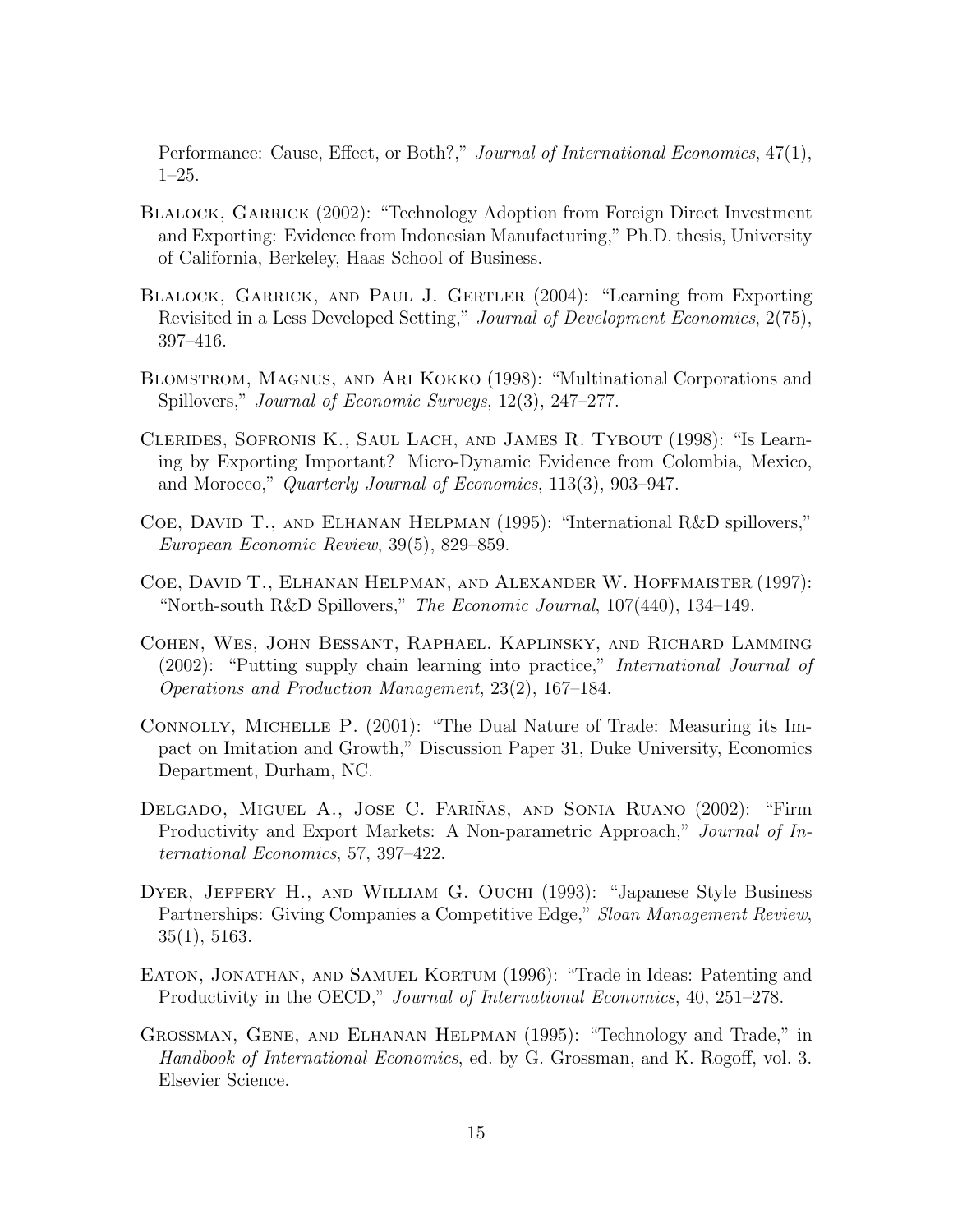- <span id="page-15-4"></span>Irwin, D. A., and P. J. Klenow (1994): "Learning-by-Doing Spillovers in the Semiconductor Industry," The Journal of Political Economy, 102(6), 1200.
- <span id="page-15-8"></span>Javorcik, Beata Smarzynska (2004): "Does Foreign Direct Investment Increase the Productivity of Domestic Firms? In Search of Spillovers through Backward Linkages," American Economic Review, 94(3), 605–627.
- <span id="page-15-3"></span><span id="page-15-2"></span>Keller, Wolfgang (1997): "Technology Flows between Industries: Identificatio n and Productivity Effects," Economic Systems Research, 9, 213–220.
	- (1998): "Are International R&D Spillovers Trade-related? Analyzing Spillovers among Randomly Matched Trade Partners," European Economic Review, 42, 1469–1481.
- <span id="page-15-0"></span>(2000): "Do Trade Patterns and Technology Flows Affect Productivity Growth?," World Bank Economic Review, 14, 17–47.
- <span id="page-15-1"></span>(2001): "International Technology Diffusion," Working Paper 8573, National Bureau of Economic Research, Cambridge, MA., October.
- <span id="page-15-7"></span>(2004): "International Technology Diffusion," Journal of Economic Literature, 42, 752–782.
- <span id="page-15-10"></span>Keller, Wolfgang, and Stephen R. Yeaple (2003): "Multinational Enterprises, International Trade, and Productivity Growth: Firm Level Evidence from the United States," Discussion paper, University of Texas, Austin, Dept. of Economics.
- <span id="page-15-5"></span>Kumar, Nagesh (1996): "Foreign Direct Investments and Technology Transfers in Development: A Perspective on Recent Literature," Discussion paper, The United Nations University, Institute for New Technologies.
- <span id="page-15-11"></span>LAMMING, RICHARD (1993): *Beyond Partnership: Strategies for Innovation and* Lean Supply. Prentice-Hall, Englewood Cliffs, NJ.
- <span id="page-15-12"></span>Levinsohn, James, and Amil Petrin (2003): "Estimating Production Functions Using Inputs to Control for Unobservables," Review of Economic Studies, 70(2).
- <span id="page-15-9"></span>Macgarvie, Meghan (2003): "Do Firms Learn from International Trade? Evidence from Patent Data and Micro Data," Working paper, Boston University, Dept. of Economics, Boston, MA.
- <span id="page-15-6"></span>MORAN, THEODORE H. (2001): Parental Supervision: The New Paradigm for Foreign Direct Investment and Development. Institute for International Economics, Washington, DC.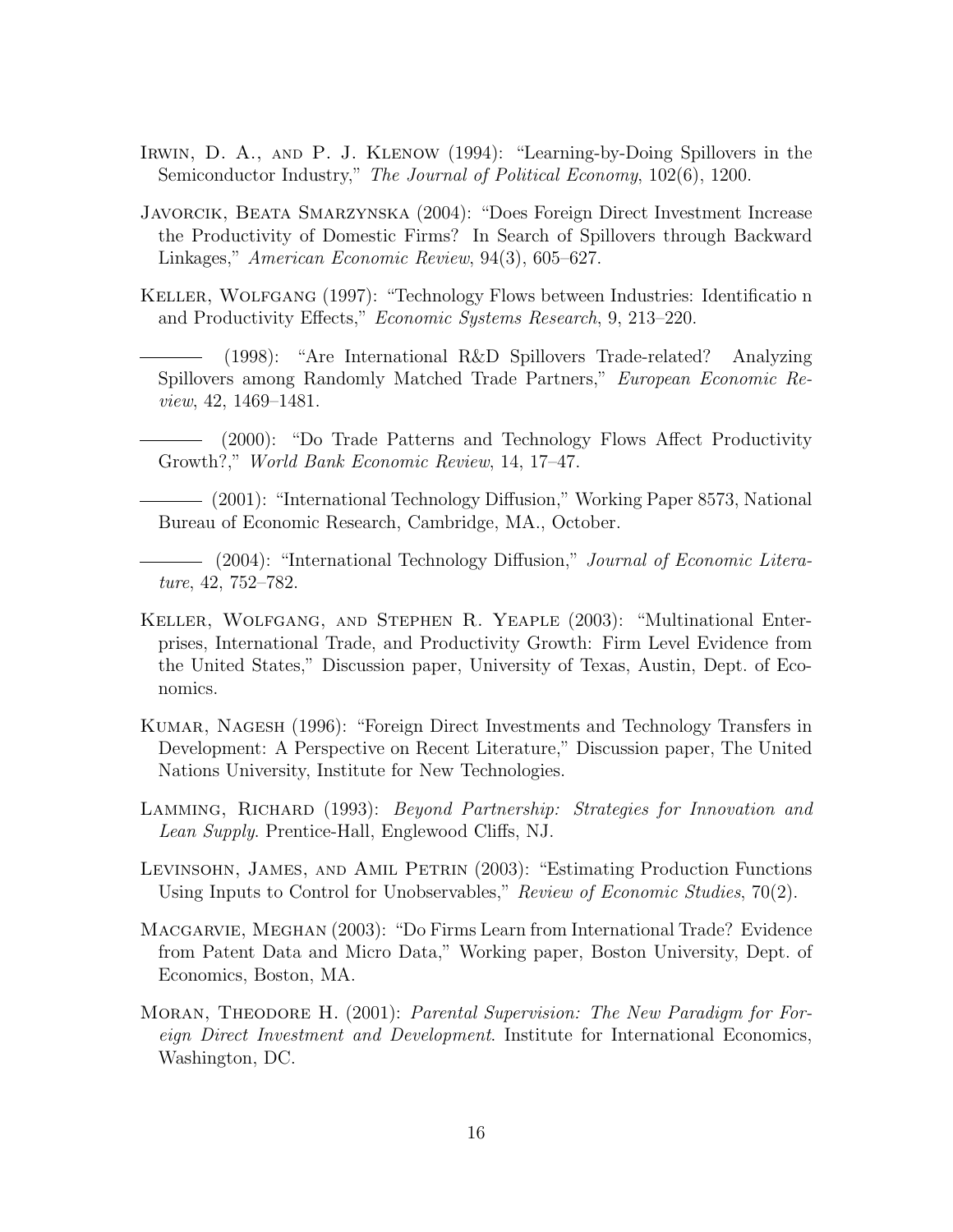- <span id="page-16-9"></span>Nishiguchi, Toshihiro (1994): Strategic Industrial Sourcing: The Japanese Advantage. Oxford University Press, New York.
- <span id="page-16-11"></span>Olley, G. Steven, and Ariel Pakes (1996): "The Dynamics of Productivity in the Telecommunications Equipment Industry," Econometrica, 64(6), 1263–1297.
- <span id="page-16-7"></span>Rivera-Batiz, Luis A., and Paul M. Romer (1991): "Economic Integration and Endogenous Growth," Quarterly Journal of Economics, 106, 531–556.
- <span id="page-16-5"></span>ROBERTS, MARK J., AND JAMES TYBOUT (1997): "The Decision to Export in Colombia: An Empirical Model of Entry with Sunk Costs," American Economic Review, 87, 545–564.
- <span id="page-16-3"></span>Rodriguez, Francisco, and Dani Rodrik (1999): "Trade Policy and Economic Growth: A Skeptic's Guide to the Cross-country Evidence," Working Paper 7081, National Bureau of Economic Research, Cambridge, MA, April.
- <span id="page-16-2"></span>Sachs, Jeffrey, and Andrew Warner (1995): "Economic Reform and the Process of Global Integration," Brookings Papers on Economic Activity, 1, 1–118.
- <span id="page-16-0"></span>Saggi, Kamal (2002): "Trade, Foreign Direct Investment, and International Technology Transfer: A Survey," World Bank Research Observer.
- <span id="page-16-10"></span>Tendler, Judith, and Monica Alves Amorim (1996): "Small Firms and Their Helpers: Lessons on Demand," World Development, 24(3), 407–426.
- <span id="page-16-6"></span>Van Biesebroeck, Johannes (2003): "Exporting Raises Productivity in Sub-Saharan African Manufacturing," Working Paper 10020, National Bureau of Economic Research, Cambridge, MA, October.
- <span id="page-16-1"></span>Werner, Steve (2002): "Recent Development in International Management Research: A Review of 20 top Management Journals," Journal of Management, 28(3), 277–305.
- <span id="page-16-8"></span>Womack, James P., Daniel T. Jones, and Daniel Roos (1990): The Machine that Changed the World. Rawson Associates, New York.
- <span id="page-16-4"></span>Xu, Bin, and Jianmao Wang (1999): "Capital Goods, Trade and R&D Spillovers in the OECD," Canadian Journal of Economics, 32, 1258–1274.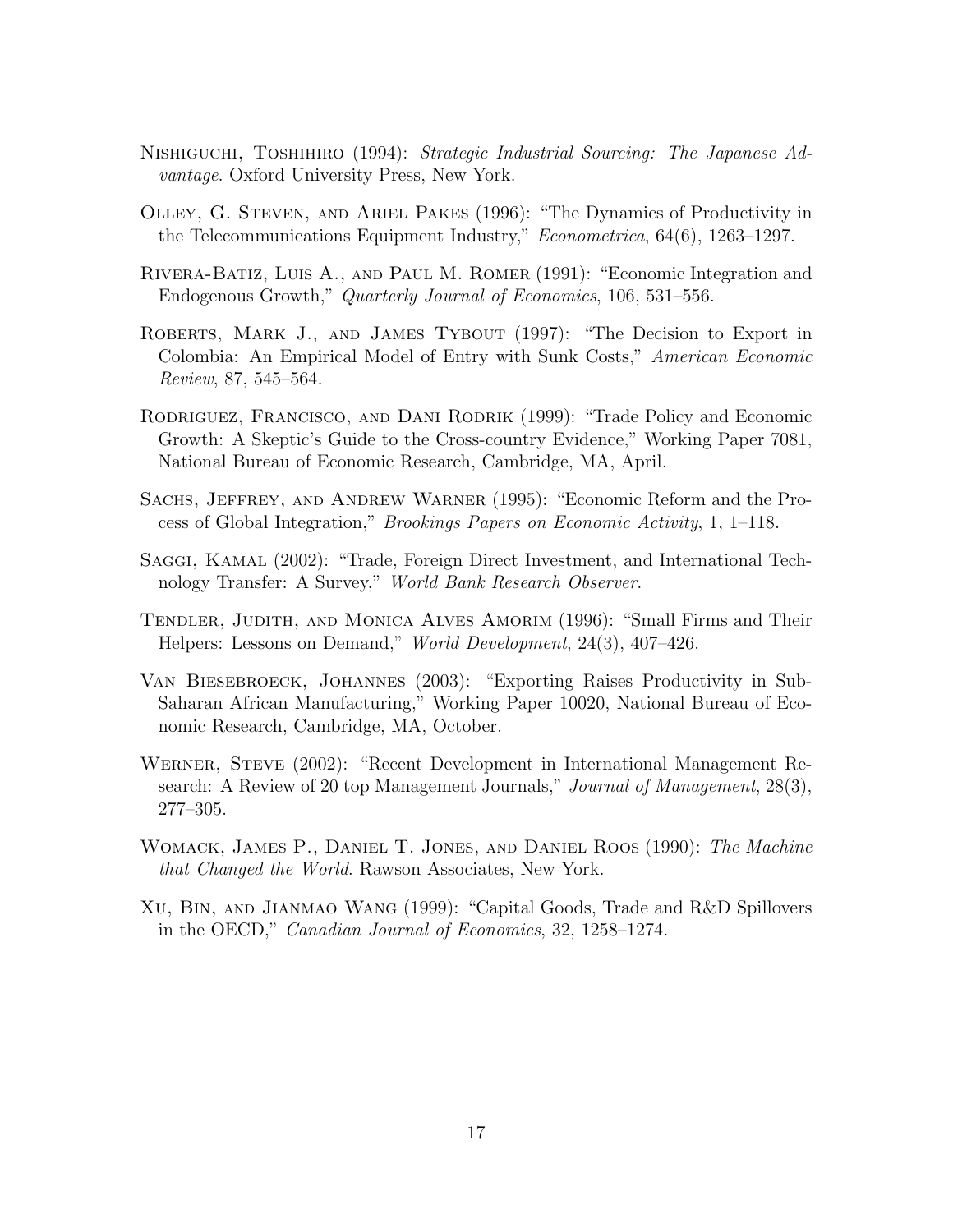## 8 Tables

| Obs  | Mean  | Std. Dev. | Min | Max   |
|------|-------|-----------|-----|-------|
| 6169 | 0.069 | 0.110     |     | 0.903 |
| 6169 | 0.050 | 0.106     |     | 0.987 |
| 6126 | 0.172 | 0.277     |     | 1.000 |
|      |       |           |     |       |

<span id="page-17-0"></span>Table 1: Descriptive Statistics. Unit of observation is an industry-province-year cell.

| Downstream Imports |        | Own-sector Imports |
|--------------------|--------|--------------------|
| 1.0000             |        |                    |
| 0.6107             | 1.0000 |                    |
| 0.4342             | 0.2519 | 1.0000             |
|                    |        | Downstream FDI     |

<span id="page-17-1"></span>Table 2: Correlation of key variables.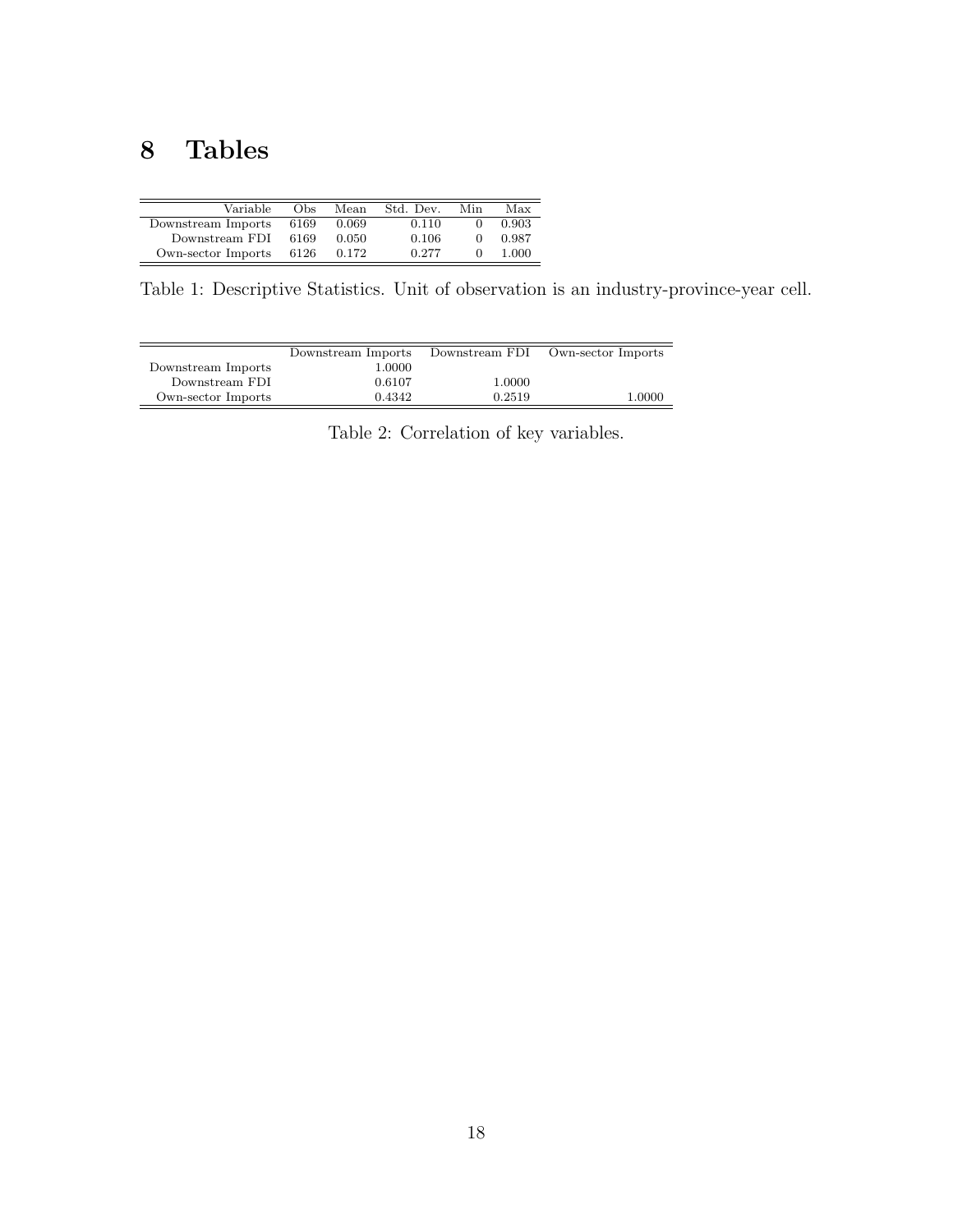| Dep. var: $log(output)$           | $\overline{(1)}$                              | $\overline{(2)}$ | $\overline{(3)}$ | $\overline{(4)}$ | $\overline{(5)}$ | $\overline{(6)}$ |
|-----------------------------------|-----------------------------------------------|------------------|------------------|------------------|------------------|------------------|
| Downstream Imports                | 0.117                                         | 0.064            | 0.115            | 0.062            | 0.075            | 0.352            |
|                                   | (4.90)                                        | (2.26)           | (4.80)           | (2.17)           | (2.92)           | (5.92)           |
| (Downstream Imports) <sup>2</sup> |                                               |                  |                  |                  |                  | $-0.414$         |
|                                   |                                               |                  |                  |                  |                  | (4.32)           |
| Downstream FDI                    |                                               | 0.084            |                  | 0.084            |                  |                  |
|                                   |                                               | (3.41)           |                  | (3.42)           |                  |                  |
| Own-sector Imports                |                                               |                  | 0.001            | 0.002            |                  |                  |
|                                   |                                               |                  | (0.05)           | (0.15)           |                  |                  |
| Concentration*Downstream Imports  |                                               |                  |                  |                  | 0.145            |                  |
|                                   |                                               |                  |                  |                  | (4.02)           |                  |
| log(labor)                        | 0.579                                         | 0.579            | 0.580            | 0.580            | 0.579            | 0.581            |
|                                   | (30.57)                                       | (30.56)          | (30.69)          | (30.68)          | (30.58)          | (30.65)          |
| log(capital)                      | 0.098                                         | 0.099            | 0.097            | 0.097            | 0.098            | 0.098            |
|                                   | (11.00)                                       | (11.03)          | (10.88)          | (10.90)          | (11.04)          | (10.96)          |
| log(materials)                    | 0.195                                         | 0.196            | 0.195            | 0.195            | 0.194            | 0.195            |
|                                   | (20.58)                                       | (20.63)          | (20.57)          | (20.62)          | (20.52)          | (20.61)          |
| log(energy)                       | 0.110                                         | 0.109            | 0.111            | 0.110            | 0.109            | 0.108            |
|                                   | (15.54)                                       | (15.46)          | (15.75)          | (15.67)          | (20.52)          | (15.32)          |
| log(K)log(K)                      | 0.005                                         | 0.005            | 0.005            | 0.005            | 0.005            | 0.027            |
|                                   | (10.34)                                       | (10.34)          | (9.96)           | (9.95)           | (10.32)          | (10.35)          |
|                                   |                                               |                  |                  |                  |                  |                  |
| log(L)log(L)                      | 0.010                                         | 0.010            | 0.011            | 0.011            | 0.010            | 0.010            |
|                                   | (4.50)                                        | (4.54)           | (4.74)           | (4.78)           | (4.51)           | (4.43)           |
| log(M)log(M)                      | 0.049                                         | 0.049            | 0.048            | 0.048            | 0.049            | 0.049            |
|                                   | (84.42)                                       | (84.36)          | (83.28)          | (83.22)          | (84.39)          | (84.43)          |
| log(E)log(E)                      | $-0.011$                                      | $-0.011$         | $-0.011$         | $-0.011$         | $-0.011$         | $-0.011$         |
|                                   | (25.21)                                       | (25.22)          | (25.12)          | (25.13)          | (25.17)          | (25.15)          |
| log(K)log(L)                      | 0.028                                         | 0.028            | 0.027            | 0.027            | 0.027            | 0.027            |
|                                   | (16.58)                                       | (16.53)          | (16.15)          | (16.11)          | (16.58)          | (16.60)          |
| log(K)log(M)                      | $-0.028$                                      | $-0.028$         | $-0.027$         | $-0.027$         | 0.028            | $-0.028$         |
|                                   | (32.03)                                       | (32.03)          | (30.87)          | (30.87)          | (32.03)          | (32.04)          |
| log(K)log(E)                      | 0.007                                         | 0.007            | 0.006            | 0.006            | 0.006            | 0.006            |
|                                   | (9.66)                                        | (9.68)           | (9.10)           | (9.12)           | (9.64)           | (9.71)           |
| log(L)log(M)                      | $-0.079$                                      | $-0.079$         | $-0.079$         | $-0.079$         | $-0.079$         | $-0.080$         |
|                                   | (44.14)                                       | (44.16)          | (44.06)          | (44.07)          | (44.12)          | (44.20)          |
| log(L)log(E)                      | 0.027                                         | 0.027            | 0.027            | 0.027            | 0.0266           | 0.027            |
|                                   | (18.62)                                       | (18.66)          | (18.58)          | (18.62)          | (18.52)          | (18.65)          |
| log(M)log(E)                      | $-0.005$                                      | $-0.005$         | $-0.005$         | $-0.004$         | $-0.004$         | $-0.005$         |
|                                   | (6.38)                                        | (6.33)           | (6.05)           | (6.00)           | (6.26)           | (6.34)           |
| Constant                          | 4.017                                         | 4.016            | 4.022            | 4.021            | 4.020            | 4.009            |
|                                   | (56.95)                                       | (56.93)          | (57.18)          | (57.17)          | (56.99)          | (56.82)          |
|                                   |                                               |                  |                  |                  |                  |                  |
| Observations                      | 106302                                        | 106302           | 106263           | 106263           | 106302           | 106302           |
| No. of Establishments             | 23090                                         | 23090            | 23083            | 23083            | 23090            | 23090            |
| R-squared                         | 0.81                                          | 0.81             | 0.81             | 0.81             | 0.94             | 0.81             |
|                                   | Absolute value of t statistics in parentheses |                  |                  |                  |                  |                  |

<span id="page-18-0"></span>Table 3: Translog estimation of the effect of downstream imports and own-sector imports on plant productivity. Factory fixed effect and year indicators are included but not reported.